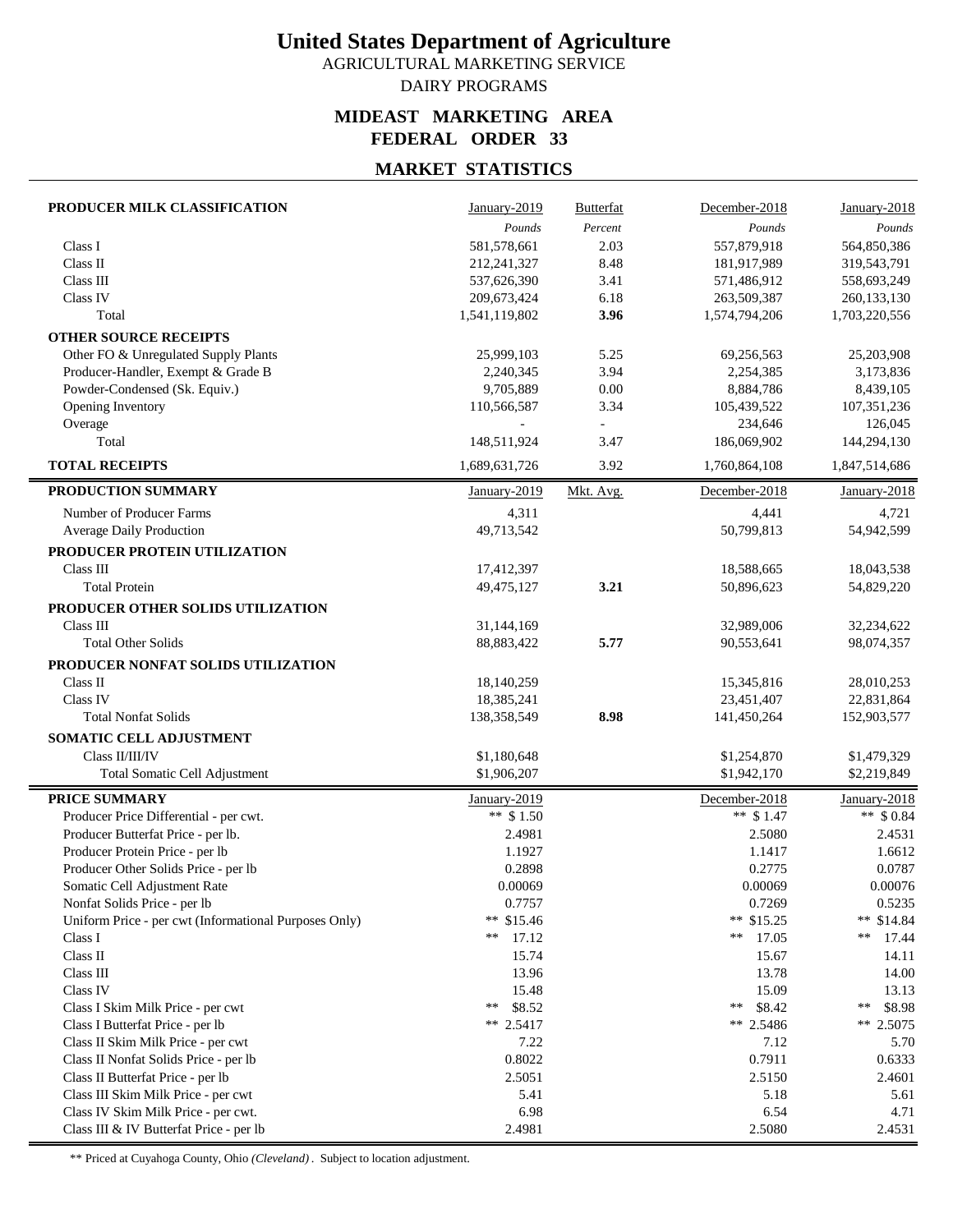AGRICULTURAL MARKETING SERVICE DAIRY PROGRAMS

#### **MIDEAST MARKETING AREA FEDERAL ORDER 33**

## **MARKET STATISTICS**

| PRODUCER MILK CLASSIFICATION                          | February-2019 | <b>Butterfat</b> | January-2019  | February-2018 |
|-------------------------------------------------------|---------------|------------------|---------------|---------------|
|                                                       | Pounds        | Percent          | Pounds        | Pounds        |
| Class I                                               | 527,299,596   | 2.02             | 581,578,661   | 498,901,853   |
| Class II                                              | 181,871,270   | 8.69             | 212,241,327   | 320,108,735   |
| Class $\rm III$                                       | 539,086,947   | 3.38             | 537,626,390   | 512,703,355   |
| Class IV                                              | 228,831,211   | 6.03             | 209,673,424   | 273,540,132   |
| Total                                                 | 1,477,089,024 | 3.96             | 1,541,119,802 | 1,605,254,075 |
| <b>OTHER SOURCE RECEIPTS</b>                          |               |                  |               |               |
| Other FO & Unregulated Supply Plants                  | 15,210,767    | 6.67             | 25,999,103    | 21,599,808    |
| Producer-Handler, Exempt & Grade B                    | 2,109,930     | 3.88             | 2,240,345     | 2,960,517     |
| Powder-Condensed (Sk. Equiv.)                         | 9,814,431     | 0.00             | 9,705,889     | 9,035,815     |
| Opening Inventory                                     | 99,259,504    | 3.52             | 110,566,587   | 111,379,323   |
| Overage                                               | 1,462,765     | 0.23             |               |               |
| Total                                                 | 127,857,397   | 3.59             | 148,511,924   | 144,975,463   |
| <b>TOTAL RECEIPTS</b>                                 | 1,604,946,421 | 3.93             | 1,689,631,726 | 1,750,229,538 |
| PRODUCTION SUMMARY                                    | February-2019 | Mkt. Avg.        | January-2019  | February-2018 |
| Number of Producer Farms                              | 4,399         |                  | 4,311         | 4,657         |
| Average Daily Production                              | 52,753,179    |                  | 49,713,542    | 57,330,503    |
| PRODUCER PROTEIN UTILIZATION                          |               |                  |               |               |
| Class III                                             | 17,427,739    |                  | 17,412,397    | 16,348,818    |
| <b>Total Protein</b>                                  | 47,354,644    | 3.21             | 49,475,127    | 50,929,624    |
| PRODUCER OTHER SOLIDS UTILIZATION                     |               |                  |               |               |
| Class III                                             | 31,280,751    |                  | 31,144,169    | 29,759,235    |
| <b>Total Other Solids</b>                             | 85,235,370    | 5.77             | 88,883,422    | 92,860,479    |
|                                                       |               |                  |               |               |
| PRODUCER NONFAT SOLIDS UTILIZATION                    |               |                  |               |               |
| Class II                                              | 15,504,477    |                  | 18,140,259    | 28,077,844    |
| Class IV<br><b>Total Nonfat Solids</b>                | 20, 105, 761  | 8.98             | 18,385,241    | 24,019,241    |
|                                                       | 132,590,014   |                  | 138,358,549   | 143,790,103   |
| SOMATIC CELL ADJUSTMENT                               |               |                  |               |               |
| Class II/III/IV                                       | \$1,139,272   |                  | \$1,180,648   | \$1,445,129   |
| Total Somatic Cell Adjustment                         | \$1,786,519   |                  | \$1,906,207   | \$2,097,646   |
| PRICE SUMMARY                                         | February-2019 |                  | January-2019  | February-2018 |
| Producer Price Differential - per cwt.                | ** $$1.71$    |                  | ** $$1.50$    | ** $$0.61$    |
| Producer Butterfat Price - per lb.                    | 2.5345        |                  | 2.4981        | 2.3490        |
| Producer Protein Price - per lb                       | 1.1776        |                  | 1.1927        | 1.6265        |
| Producer Other Solids Price - per lb                  | 0.2631        |                  | 0.2898        | 0.0550        |
| Somatic Cell Adjustment Rate                          | 0.00070       |                  | 0.00069       | 0.00074       |
| Nonfat Solids Price - per lb                          | 0.8041        |                  | 0.7757        | 0.5352        |
| Uniform Price - per cwt (Informational Purposes Only) | ** $$15.60$   |                  | ** \$15.46    | ** $$14.01$   |
| Class I                                               | **<br>17.30   |                  | 17.12<br>**   | **<br>16.25   |
| Class II                                              | 16.13         |                  | 15.74         | 13.44         |
| Class III                                             | 13.89         |                  | 13.96         | 13.40         |
| Class IV                                              | 15.86         |                  | 15.48         | 12.87         |
| Class I Skim Milk Price - per cwt                     | \$8.80<br>**  |                  | \$8.52<br>**  | \$7.71<br>**  |
| Class I Butterfat Price - per lb                      | ** 2.5162     |                  | ** 2.5417     | $** 2.5176$   |
| Class II Skim Milk Price - per cwt                    | 7.50          |                  | 7.22          | 5.38          |
| Class II Nonfat Solids Price - per lb                 | 0.8333        |                  | 0.8022        | 0.5978        |
| Class II Butterfat Price - per lb                     | 2.5415        |                  | 2.5051        | 2.3560        |
| Class III Skim Milk Price - per cwt                   | 5.20          |                  | 5.41          | 5.37          |
| Class IV Skim Milk Price - per cwt.                   | 7.24          |                  | 6.98          | 4.82          |
| Class III & IV Butterfat Price - per lb               | 2.5345        |                  | 2.4981        | 2.3490        |

\* Restricted, included with Other FO & Unregulated Supply.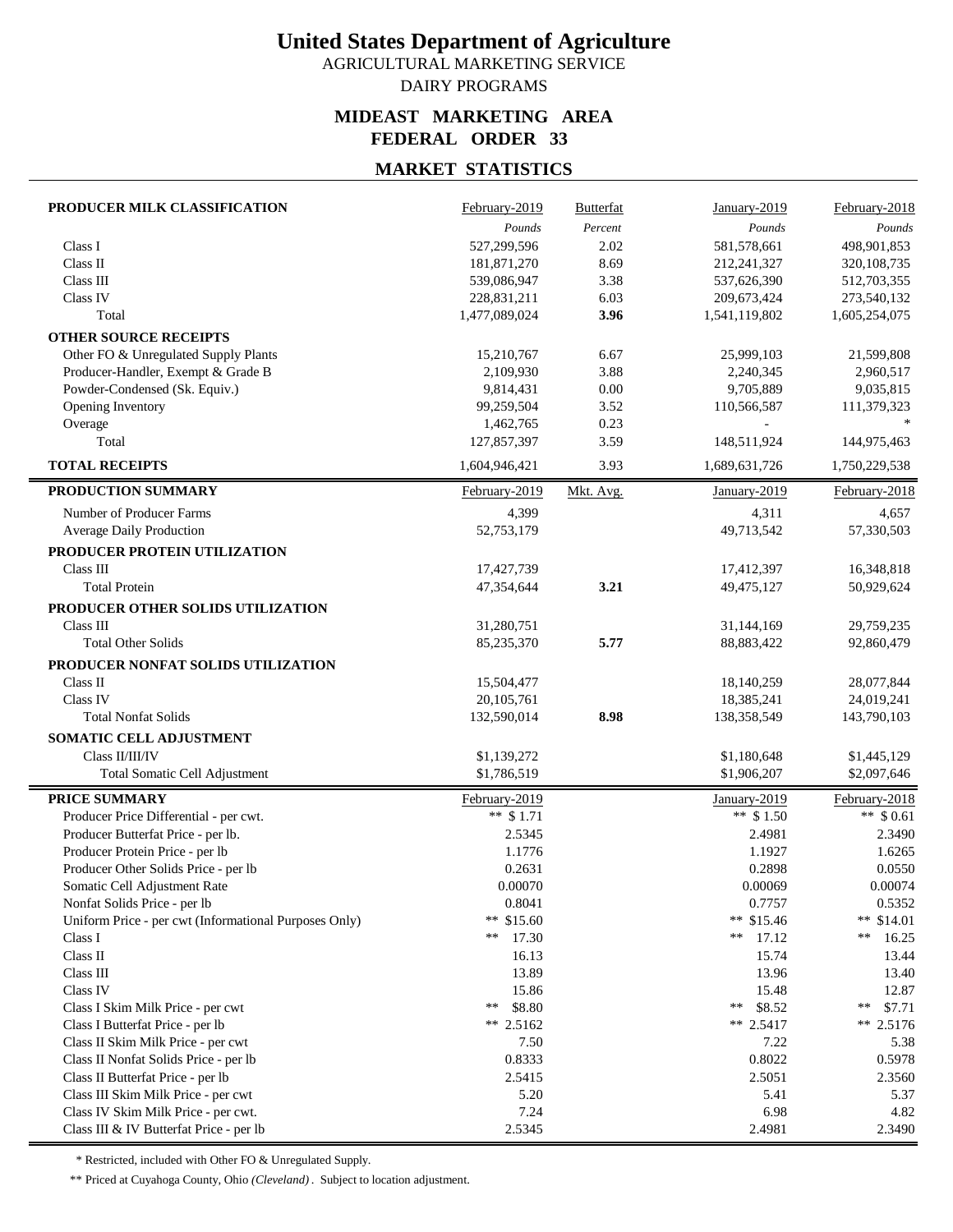AGRICULTURAL MARKETING SERVICE DAIRY PROGRAMS

#### **MIDEAST MARKETING AREA FEDERAL ORDER 33**

## **MARKET STATISTICS**

| Pounds<br>Percent<br>Pounds<br>Pounds<br>560,693,919<br>2.04<br>527,299,596<br>542,642,206<br>Class I<br>Class II<br>8.72<br>219,367,456<br>181,871,270<br>341,434,821<br>Class III<br>633,125,340<br>3.32<br>539,086,947<br>444,282,040<br>Class IV<br>5.49<br>251,360,251<br>228,831,211<br>285,934,173<br>Total<br>1,664,546,966<br>3.93<br>1,477,089,024<br>1,614,293,240<br><b>OTHER SOURCE RECEIPTS</b><br>Other FO & Unregulated Supply Plants<br>17,553,119<br>7.59<br>15,210,767<br>19,672,090<br>Producer-Handler, Exempt & Grade B<br>2,489,543<br>3.86<br>2,109,930<br>3,198,093<br>Powder-Condensed (Sk. Equiv.)<br>0.00<br>9,814,431<br>11,603,632<br>12,332,292<br>Opening Inventory<br>103,642,943<br>3.37<br>99,259,504<br>108,797,653<br>$\ast$<br>Overage<br>N/A<br>1,462,765<br>386,154<br>Total<br>136,017,897<br>3.62<br>127,857,397<br>143,657,622<br><b>TOTAL RECEIPTS</b><br>1,800,564,863<br>3.90<br>1,604,946,421<br>1,757,950,862<br>PRODUCTION SUMMARY<br><b>March-2019</b><br>Mkt. Avg.<br>February-2019<br>March-2018<br>4,399<br>Number of Producer Farms<br>4,284<br>4,619<br>Average Daily Production<br>53,695,063<br>52,753,179<br>52,073,975<br>PRODUCER PROTEIN UTILIZATION<br>Class III<br>20,336,395<br>17,427,739<br>14,108,605<br>3.19<br><b>Total Protein</b><br>47,354,644<br>53,090,327<br>50,942,553<br>PRODUCER OTHER SOLIDS UTILIZATION<br>Class III<br>36,792,054<br>31,280,751<br>25,821,627<br><b>Total Other Solids</b><br>5.78<br>85,235,370<br>93,414,715<br>96,174,889<br>PRODUCER NONFAT SOLIDS UTILIZATION<br>Class II<br>18,681,222<br>15,504,477<br>29,646,309<br>Class IV<br>20,105,761<br>25,275,726<br>22,180,456<br>8.97<br><b>Total Nonfat Solids</b><br>132,590,014<br>144, 357, 268<br>149,265,216<br>SOMATIC CELL ADJUSTMENT<br>Class II/III/IV<br>\$1,513,446<br>\$1,139,272<br>\$1,499,170<br>\$2,298,549<br>\$1,786,519<br>\$2,268,273<br>Total Somatic Cell Adjustment<br>PRICE SUMMARY<br><b>March-2019</b><br>February-2019<br>March-2018<br>** $$1.71$<br>Producer Price Differential - per cwt.<br>** $$1.15$<br>** $$0.02$<br>Producer Butterfat Price - per lb.<br>2.5461<br>2.5345<br>2.4273<br>1.1776<br>Producer Protein Price - per lb<br>1.6303<br>1.8066<br>Producer Other Solids Price - per lb<br>0.2200<br>0.2631<br>0.0556<br>0.00077<br>0.00070<br>0.00078<br>Somatic Cell Adjustment Rate<br>0.7832<br>0.8041<br>Nonfat Solids Price - per lb<br>0.5232<br>** $$16.19$<br>** \$15.60<br>Uniform Price - per cwt (Informational Purposes Only)<br>** $$14.24$<br>Class I<br>**<br>17.98<br>**<br>17.30<br>**<br>15.36<br>Class II<br>16.61<br>16.13<br>13.88<br>Class III<br>15.04<br>13.89<br>14.22 | PRODUCER MILK CLASSIFICATION | March-2019 | <b>Butterfat</b> | February-2019 | March-2018 |
|----------------------------------------------------------------------------------------------------------------------------------------------------------------------------------------------------------------------------------------------------------------------------------------------------------------------------------------------------------------------------------------------------------------------------------------------------------------------------------------------------------------------------------------------------------------------------------------------------------------------------------------------------------------------------------------------------------------------------------------------------------------------------------------------------------------------------------------------------------------------------------------------------------------------------------------------------------------------------------------------------------------------------------------------------------------------------------------------------------------------------------------------------------------------------------------------------------------------------------------------------------------------------------------------------------------------------------------------------------------------------------------------------------------------------------------------------------------------------------------------------------------------------------------------------------------------------------------------------------------------------------------------------------------------------------------------------------------------------------------------------------------------------------------------------------------------------------------------------------------------------------------------------------------------------------------------------------------------------------------------------------------------------------------------------------------------------------------------------------------------------------------------------------------------------------------------------------------------------------------------------------------------------------------------------------------------------------------------------------------------------------------------------------------------------------------------------------------------------------------------------------------------------------------------------------------------------------------------------------------------------------------------------------------------------------------------|------------------------------|------------|------------------|---------------|------------|
|                                                                                                                                                                                                                                                                                                                                                                                                                                                                                                                                                                                                                                                                                                                                                                                                                                                                                                                                                                                                                                                                                                                                                                                                                                                                                                                                                                                                                                                                                                                                                                                                                                                                                                                                                                                                                                                                                                                                                                                                                                                                                                                                                                                                                                                                                                                                                                                                                                                                                                                                                                                                                                                                                              |                              |            |                  |               |            |
|                                                                                                                                                                                                                                                                                                                                                                                                                                                                                                                                                                                                                                                                                                                                                                                                                                                                                                                                                                                                                                                                                                                                                                                                                                                                                                                                                                                                                                                                                                                                                                                                                                                                                                                                                                                                                                                                                                                                                                                                                                                                                                                                                                                                                                                                                                                                                                                                                                                                                                                                                                                                                                                                                              |                              |            |                  |               |            |
|                                                                                                                                                                                                                                                                                                                                                                                                                                                                                                                                                                                                                                                                                                                                                                                                                                                                                                                                                                                                                                                                                                                                                                                                                                                                                                                                                                                                                                                                                                                                                                                                                                                                                                                                                                                                                                                                                                                                                                                                                                                                                                                                                                                                                                                                                                                                                                                                                                                                                                                                                                                                                                                                                              |                              |            |                  |               |            |
|                                                                                                                                                                                                                                                                                                                                                                                                                                                                                                                                                                                                                                                                                                                                                                                                                                                                                                                                                                                                                                                                                                                                                                                                                                                                                                                                                                                                                                                                                                                                                                                                                                                                                                                                                                                                                                                                                                                                                                                                                                                                                                                                                                                                                                                                                                                                                                                                                                                                                                                                                                                                                                                                                              |                              |            |                  |               |            |
|                                                                                                                                                                                                                                                                                                                                                                                                                                                                                                                                                                                                                                                                                                                                                                                                                                                                                                                                                                                                                                                                                                                                                                                                                                                                                                                                                                                                                                                                                                                                                                                                                                                                                                                                                                                                                                                                                                                                                                                                                                                                                                                                                                                                                                                                                                                                                                                                                                                                                                                                                                                                                                                                                              |                              |            |                  |               |            |
|                                                                                                                                                                                                                                                                                                                                                                                                                                                                                                                                                                                                                                                                                                                                                                                                                                                                                                                                                                                                                                                                                                                                                                                                                                                                                                                                                                                                                                                                                                                                                                                                                                                                                                                                                                                                                                                                                                                                                                                                                                                                                                                                                                                                                                                                                                                                                                                                                                                                                                                                                                                                                                                                                              |                              |            |                  |               |            |
|                                                                                                                                                                                                                                                                                                                                                                                                                                                                                                                                                                                                                                                                                                                                                                                                                                                                                                                                                                                                                                                                                                                                                                                                                                                                                                                                                                                                                                                                                                                                                                                                                                                                                                                                                                                                                                                                                                                                                                                                                                                                                                                                                                                                                                                                                                                                                                                                                                                                                                                                                                                                                                                                                              |                              |            |                  |               |            |
|                                                                                                                                                                                                                                                                                                                                                                                                                                                                                                                                                                                                                                                                                                                                                                                                                                                                                                                                                                                                                                                                                                                                                                                                                                                                                                                                                                                                                                                                                                                                                                                                                                                                                                                                                                                                                                                                                                                                                                                                                                                                                                                                                                                                                                                                                                                                                                                                                                                                                                                                                                                                                                                                                              |                              |            |                  |               |            |
|                                                                                                                                                                                                                                                                                                                                                                                                                                                                                                                                                                                                                                                                                                                                                                                                                                                                                                                                                                                                                                                                                                                                                                                                                                                                                                                                                                                                                                                                                                                                                                                                                                                                                                                                                                                                                                                                                                                                                                                                                                                                                                                                                                                                                                                                                                                                                                                                                                                                                                                                                                                                                                                                                              |                              |            |                  |               |            |
|                                                                                                                                                                                                                                                                                                                                                                                                                                                                                                                                                                                                                                                                                                                                                                                                                                                                                                                                                                                                                                                                                                                                                                                                                                                                                                                                                                                                                                                                                                                                                                                                                                                                                                                                                                                                                                                                                                                                                                                                                                                                                                                                                                                                                                                                                                                                                                                                                                                                                                                                                                                                                                                                                              |                              |            |                  |               |            |
|                                                                                                                                                                                                                                                                                                                                                                                                                                                                                                                                                                                                                                                                                                                                                                                                                                                                                                                                                                                                                                                                                                                                                                                                                                                                                                                                                                                                                                                                                                                                                                                                                                                                                                                                                                                                                                                                                                                                                                                                                                                                                                                                                                                                                                                                                                                                                                                                                                                                                                                                                                                                                                                                                              |                              |            |                  |               |            |
|                                                                                                                                                                                                                                                                                                                                                                                                                                                                                                                                                                                                                                                                                                                                                                                                                                                                                                                                                                                                                                                                                                                                                                                                                                                                                                                                                                                                                                                                                                                                                                                                                                                                                                                                                                                                                                                                                                                                                                                                                                                                                                                                                                                                                                                                                                                                                                                                                                                                                                                                                                                                                                                                                              |                              |            |                  |               |            |
|                                                                                                                                                                                                                                                                                                                                                                                                                                                                                                                                                                                                                                                                                                                                                                                                                                                                                                                                                                                                                                                                                                                                                                                                                                                                                                                                                                                                                                                                                                                                                                                                                                                                                                                                                                                                                                                                                                                                                                                                                                                                                                                                                                                                                                                                                                                                                                                                                                                                                                                                                                                                                                                                                              |                              |            |                  |               |            |
|                                                                                                                                                                                                                                                                                                                                                                                                                                                                                                                                                                                                                                                                                                                                                                                                                                                                                                                                                                                                                                                                                                                                                                                                                                                                                                                                                                                                                                                                                                                                                                                                                                                                                                                                                                                                                                                                                                                                                                                                                                                                                                                                                                                                                                                                                                                                                                                                                                                                                                                                                                                                                                                                                              |                              |            |                  |               |            |
|                                                                                                                                                                                                                                                                                                                                                                                                                                                                                                                                                                                                                                                                                                                                                                                                                                                                                                                                                                                                                                                                                                                                                                                                                                                                                                                                                                                                                                                                                                                                                                                                                                                                                                                                                                                                                                                                                                                                                                                                                                                                                                                                                                                                                                                                                                                                                                                                                                                                                                                                                                                                                                                                                              |                              |            |                  |               |            |
|                                                                                                                                                                                                                                                                                                                                                                                                                                                                                                                                                                                                                                                                                                                                                                                                                                                                                                                                                                                                                                                                                                                                                                                                                                                                                                                                                                                                                                                                                                                                                                                                                                                                                                                                                                                                                                                                                                                                                                                                                                                                                                                                                                                                                                                                                                                                                                                                                                                                                                                                                                                                                                                                                              |                              |            |                  |               |            |
|                                                                                                                                                                                                                                                                                                                                                                                                                                                                                                                                                                                                                                                                                                                                                                                                                                                                                                                                                                                                                                                                                                                                                                                                                                                                                                                                                                                                                                                                                                                                                                                                                                                                                                                                                                                                                                                                                                                                                                                                                                                                                                                                                                                                                                                                                                                                                                                                                                                                                                                                                                                                                                                                                              |                              |            |                  |               |            |
|                                                                                                                                                                                                                                                                                                                                                                                                                                                                                                                                                                                                                                                                                                                                                                                                                                                                                                                                                                                                                                                                                                                                                                                                                                                                                                                                                                                                                                                                                                                                                                                                                                                                                                                                                                                                                                                                                                                                                                                                                                                                                                                                                                                                                                                                                                                                                                                                                                                                                                                                                                                                                                                                                              |                              |            |                  |               |            |
|                                                                                                                                                                                                                                                                                                                                                                                                                                                                                                                                                                                                                                                                                                                                                                                                                                                                                                                                                                                                                                                                                                                                                                                                                                                                                                                                                                                                                                                                                                                                                                                                                                                                                                                                                                                                                                                                                                                                                                                                                                                                                                                                                                                                                                                                                                                                                                                                                                                                                                                                                                                                                                                                                              |                              |            |                  |               |            |
|                                                                                                                                                                                                                                                                                                                                                                                                                                                                                                                                                                                                                                                                                                                                                                                                                                                                                                                                                                                                                                                                                                                                                                                                                                                                                                                                                                                                                                                                                                                                                                                                                                                                                                                                                                                                                                                                                                                                                                                                                                                                                                                                                                                                                                                                                                                                                                                                                                                                                                                                                                                                                                                                                              |                              |            |                  |               |            |
|                                                                                                                                                                                                                                                                                                                                                                                                                                                                                                                                                                                                                                                                                                                                                                                                                                                                                                                                                                                                                                                                                                                                                                                                                                                                                                                                                                                                                                                                                                                                                                                                                                                                                                                                                                                                                                                                                                                                                                                                                                                                                                                                                                                                                                                                                                                                                                                                                                                                                                                                                                                                                                                                                              |                              |            |                  |               |            |
|                                                                                                                                                                                                                                                                                                                                                                                                                                                                                                                                                                                                                                                                                                                                                                                                                                                                                                                                                                                                                                                                                                                                                                                                                                                                                                                                                                                                                                                                                                                                                                                                                                                                                                                                                                                                                                                                                                                                                                                                                                                                                                                                                                                                                                                                                                                                                                                                                                                                                                                                                                                                                                                                                              |                              |            |                  |               |            |
|                                                                                                                                                                                                                                                                                                                                                                                                                                                                                                                                                                                                                                                                                                                                                                                                                                                                                                                                                                                                                                                                                                                                                                                                                                                                                                                                                                                                                                                                                                                                                                                                                                                                                                                                                                                                                                                                                                                                                                                                                                                                                                                                                                                                                                                                                                                                                                                                                                                                                                                                                                                                                                                                                              |                              |            |                  |               |            |
|                                                                                                                                                                                                                                                                                                                                                                                                                                                                                                                                                                                                                                                                                                                                                                                                                                                                                                                                                                                                                                                                                                                                                                                                                                                                                                                                                                                                                                                                                                                                                                                                                                                                                                                                                                                                                                                                                                                                                                                                                                                                                                                                                                                                                                                                                                                                                                                                                                                                                                                                                                                                                                                                                              |                              |            |                  |               |            |
|                                                                                                                                                                                                                                                                                                                                                                                                                                                                                                                                                                                                                                                                                                                                                                                                                                                                                                                                                                                                                                                                                                                                                                                                                                                                                                                                                                                                                                                                                                                                                                                                                                                                                                                                                                                                                                                                                                                                                                                                                                                                                                                                                                                                                                                                                                                                                                                                                                                                                                                                                                                                                                                                                              |                              |            |                  |               |            |
|                                                                                                                                                                                                                                                                                                                                                                                                                                                                                                                                                                                                                                                                                                                                                                                                                                                                                                                                                                                                                                                                                                                                                                                                                                                                                                                                                                                                                                                                                                                                                                                                                                                                                                                                                                                                                                                                                                                                                                                                                                                                                                                                                                                                                                                                                                                                                                                                                                                                                                                                                                                                                                                                                              |                              |            |                  |               |            |
|                                                                                                                                                                                                                                                                                                                                                                                                                                                                                                                                                                                                                                                                                                                                                                                                                                                                                                                                                                                                                                                                                                                                                                                                                                                                                                                                                                                                                                                                                                                                                                                                                                                                                                                                                                                                                                                                                                                                                                                                                                                                                                                                                                                                                                                                                                                                                                                                                                                                                                                                                                                                                                                                                              |                              |            |                  |               |            |
|                                                                                                                                                                                                                                                                                                                                                                                                                                                                                                                                                                                                                                                                                                                                                                                                                                                                                                                                                                                                                                                                                                                                                                                                                                                                                                                                                                                                                                                                                                                                                                                                                                                                                                                                                                                                                                                                                                                                                                                                                                                                                                                                                                                                                                                                                                                                                                                                                                                                                                                                                                                                                                                                                              |                              |            |                  |               |            |
|                                                                                                                                                                                                                                                                                                                                                                                                                                                                                                                                                                                                                                                                                                                                                                                                                                                                                                                                                                                                                                                                                                                                                                                                                                                                                                                                                                                                                                                                                                                                                                                                                                                                                                                                                                                                                                                                                                                                                                                                                                                                                                                                                                                                                                                                                                                                                                                                                                                                                                                                                                                                                                                                                              |                              |            |                  |               |            |
|                                                                                                                                                                                                                                                                                                                                                                                                                                                                                                                                                                                                                                                                                                                                                                                                                                                                                                                                                                                                                                                                                                                                                                                                                                                                                                                                                                                                                                                                                                                                                                                                                                                                                                                                                                                                                                                                                                                                                                                                                                                                                                                                                                                                                                                                                                                                                                                                                                                                                                                                                                                                                                                                                              |                              |            |                  |               |            |
|                                                                                                                                                                                                                                                                                                                                                                                                                                                                                                                                                                                                                                                                                                                                                                                                                                                                                                                                                                                                                                                                                                                                                                                                                                                                                                                                                                                                                                                                                                                                                                                                                                                                                                                                                                                                                                                                                                                                                                                                                                                                                                                                                                                                                                                                                                                                                                                                                                                                                                                                                                                                                                                                                              |                              |            |                  |               |            |
|                                                                                                                                                                                                                                                                                                                                                                                                                                                                                                                                                                                                                                                                                                                                                                                                                                                                                                                                                                                                                                                                                                                                                                                                                                                                                                                                                                                                                                                                                                                                                                                                                                                                                                                                                                                                                                                                                                                                                                                                                                                                                                                                                                                                                                                                                                                                                                                                                                                                                                                                                                                                                                                                                              |                              |            |                  |               |            |
|                                                                                                                                                                                                                                                                                                                                                                                                                                                                                                                                                                                                                                                                                                                                                                                                                                                                                                                                                                                                                                                                                                                                                                                                                                                                                                                                                                                                                                                                                                                                                                                                                                                                                                                                                                                                                                                                                                                                                                                                                                                                                                                                                                                                                                                                                                                                                                                                                                                                                                                                                                                                                                                                                              |                              |            |                  |               |            |
|                                                                                                                                                                                                                                                                                                                                                                                                                                                                                                                                                                                                                                                                                                                                                                                                                                                                                                                                                                                                                                                                                                                                                                                                                                                                                                                                                                                                                                                                                                                                                                                                                                                                                                                                                                                                                                                                                                                                                                                                                                                                                                                                                                                                                                                                                                                                                                                                                                                                                                                                                                                                                                                                                              |                              |            |                  |               |            |
|                                                                                                                                                                                                                                                                                                                                                                                                                                                                                                                                                                                                                                                                                                                                                                                                                                                                                                                                                                                                                                                                                                                                                                                                                                                                                                                                                                                                                                                                                                                                                                                                                                                                                                                                                                                                                                                                                                                                                                                                                                                                                                                                                                                                                                                                                                                                                                                                                                                                                                                                                                                                                                                                                              |                              |            |                  |               |            |
|                                                                                                                                                                                                                                                                                                                                                                                                                                                                                                                                                                                                                                                                                                                                                                                                                                                                                                                                                                                                                                                                                                                                                                                                                                                                                                                                                                                                                                                                                                                                                                                                                                                                                                                                                                                                                                                                                                                                                                                                                                                                                                                                                                                                                                                                                                                                                                                                                                                                                                                                                                                                                                                                                              |                              |            |                  |               |            |
|                                                                                                                                                                                                                                                                                                                                                                                                                                                                                                                                                                                                                                                                                                                                                                                                                                                                                                                                                                                                                                                                                                                                                                                                                                                                                                                                                                                                                                                                                                                                                                                                                                                                                                                                                                                                                                                                                                                                                                                                                                                                                                                                                                                                                                                                                                                                                                                                                                                                                                                                                                                                                                                                                              |                              |            |                  |               |            |
|                                                                                                                                                                                                                                                                                                                                                                                                                                                                                                                                                                                                                                                                                                                                                                                                                                                                                                                                                                                                                                                                                                                                                                                                                                                                                                                                                                                                                                                                                                                                                                                                                                                                                                                                                                                                                                                                                                                                                                                                                                                                                                                                                                                                                                                                                                                                                                                                                                                                                                                                                                                                                                                                                              |                              |            |                  |               |            |
|                                                                                                                                                                                                                                                                                                                                                                                                                                                                                                                                                                                                                                                                                                                                                                                                                                                                                                                                                                                                                                                                                                                                                                                                                                                                                                                                                                                                                                                                                                                                                                                                                                                                                                                                                                                                                                                                                                                                                                                                                                                                                                                                                                                                                                                                                                                                                                                                                                                                                                                                                                                                                                                                                              |                              |            |                  |               |            |
|                                                                                                                                                                                                                                                                                                                                                                                                                                                                                                                                                                                                                                                                                                                                                                                                                                                                                                                                                                                                                                                                                                                                                                                                                                                                                                                                                                                                                                                                                                                                                                                                                                                                                                                                                                                                                                                                                                                                                                                                                                                                                                                                                                                                                                                                                                                                                                                                                                                                                                                                                                                                                                                                                              |                              |            |                  |               |            |
|                                                                                                                                                                                                                                                                                                                                                                                                                                                                                                                                                                                                                                                                                                                                                                                                                                                                                                                                                                                                                                                                                                                                                                                                                                                                                                                                                                                                                                                                                                                                                                                                                                                                                                                                                                                                                                                                                                                                                                                                                                                                                                                                                                                                                                                                                                                                                                                                                                                                                                                                                                                                                                                                                              |                              |            |                  |               |            |
|                                                                                                                                                                                                                                                                                                                                                                                                                                                                                                                                                                                                                                                                                                                                                                                                                                                                                                                                                                                                                                                                                                                                                                                                                                                                                                                                                                                                                                                                                                                                                                                                                                                                                                                                                                                                                                                                                                                                                                                                                                                                                                                                                                                                                                                                                                                                                                                                                                                                                                                                                                                                                                                                                              | Class IV                     | 15.71      |                  | 15.86         | 13.04      |
| \$9.25<br>\$8.80<br>** $$7.38$<br>Class I Skim Milk Price - per cwt<br>**<br>**                                                                                                                                                                                                                                                                                                                                                                                                                                                                                                                                                                                                                                                                                                                                                                                                                                                                                                                                                                                                                                                                                                                                                                                                                                                                                                                                                                                                                                                                                                                                                                                                                                                                                                                                                                                                                                                                                                                                                                                                                                                                                                                                                                                                                                                                                                                                                                                                                                                                                                                                                                                                              |                              |            |                  |               |            |
| ** 2.5870<br>** 2.5162<br>** 2.3534<br>Class I Butterfat Price - per lb                                                                                                                                                                                                                                                                                                                                                                                                                                                                                                                                                                                                                                                                                                                                                                                                                                                                                                                                                                                                                                                                                                                                                                                                                                                                                                                                                                                                                                                                                                                                                                                                                                                                                                                                                                                                                                                                                                                                                                                                                                                                                                                                                                                                                                                                                                                                                                                                                                                                                                                                                                                                                      |                              |            |                  |               |            |
| Class II Skim Milk Price - per cwt<br>7.95<br>7.50<br>5.55                                                                                                                                                                                                                                                                                                                                                                                                                                                                                                                                                                                                                                                                                                                                                                                                                                                                                                                                                                                                                                                                                                                                                                                                                                                                                                                                                                                                                                                                                                                                                                                                                                                                                                                                                                                                                                                                                                                                                                                                                                                                                                                                                                                                                                                                                                                                                                                                                                                                                                                                                                                                                                   |                              |            |                  |               |            |
| 0.8833<br>0.8333<br>0.6167<br>Class II Nonfat Solids Price - per lb                                                                                                                                                                                                                                                                                                                                                                                                                                                                                                                                                                                                                                                                                                                                                                                                                                                                                                                                                                                                                                                                                                                                                                                                                                                                                                                                                                                                                                                                                                                                                                                                                                                                                                                                                                                                                                                                                                                                                                                                                                                                                                                                                                                                                                                                                                                                                                                                                                                                                                                                                                                                                          |                              |            |                  |               |            |
| 2.5415<br>Class II Butterfat Price - per lb<br>2.5531<br>2.4343                                                                                                                                                                                                                                                                                                                                                                                                                                                                                                                                                                                                                                                                                                                                                                                                                                                                                                                                                                                                                                                                                                                                                                                                                                                                                                                                                                                                                                                                                                                                                                                                                                                                                                                                                                                                                                                                                                                                                                                                                                                                                                                                                                                                                                                                                                                                                                                                                                                                                                                                                                                                                              |                              |            |                  |               |            |
| Class III Skim Milk Price - per cwt<br>6.35<br>5.20<br>5.93                                                                                                                                                                                                                                                                                                                                                                                                                                                                                                                                                                                                                                                                                                                                                                                                                                                                                                                                                                                                                                                                                                                                                                                                                                                                                                                                                                                                                                                                                                                                                                                                                                                                                                                                                                                                                                                                                                                                                                                                                                                                                                                                                                                                                                                                                                                                                                                                                                                                                                                                                                                                                                  |                              |            |                  |               |            |
| 7.05<br>7.24<br>Class IV Skim Milk Price - per cwt.<br>4.71                                                                                                                                                                                                                                                                                                                                                                                                                                                                                                                                                                                                                                                                                                                                                                                                                                                                                                                                                                                                                                                                                                                                                                                                                                                                                                                                                                                                                                                                                                                                                                                                                                                                                                                                                                                                                                                                                                                                                                                                                                                                                                                                                                                                                                                                                                                                                                                                                                                                                                                                                                                                                                  |                              |            |                  |               |            |
| Class III & IV Butterfat Price - per lb<br>2.5461<br>2.5345<br>2.4273                                                                                                                                                                                                                                                                                                                                                                                                                                                                                                                                                                                                                                                                                                                                                                                                                                                                                                                                                                                                                                                                                                                                                                                                                                                                                                                                                                                                                                                                                                                                                                                                                                                                                                                                                                                                                                                                                                                                                                                                                                                                                                                                                                                                                                                                                                                                                                                                                                                                                                                                                                                                                        |                              |            |                  |               |            |

\* Restricted, included with Other FO & Unregulated Supply.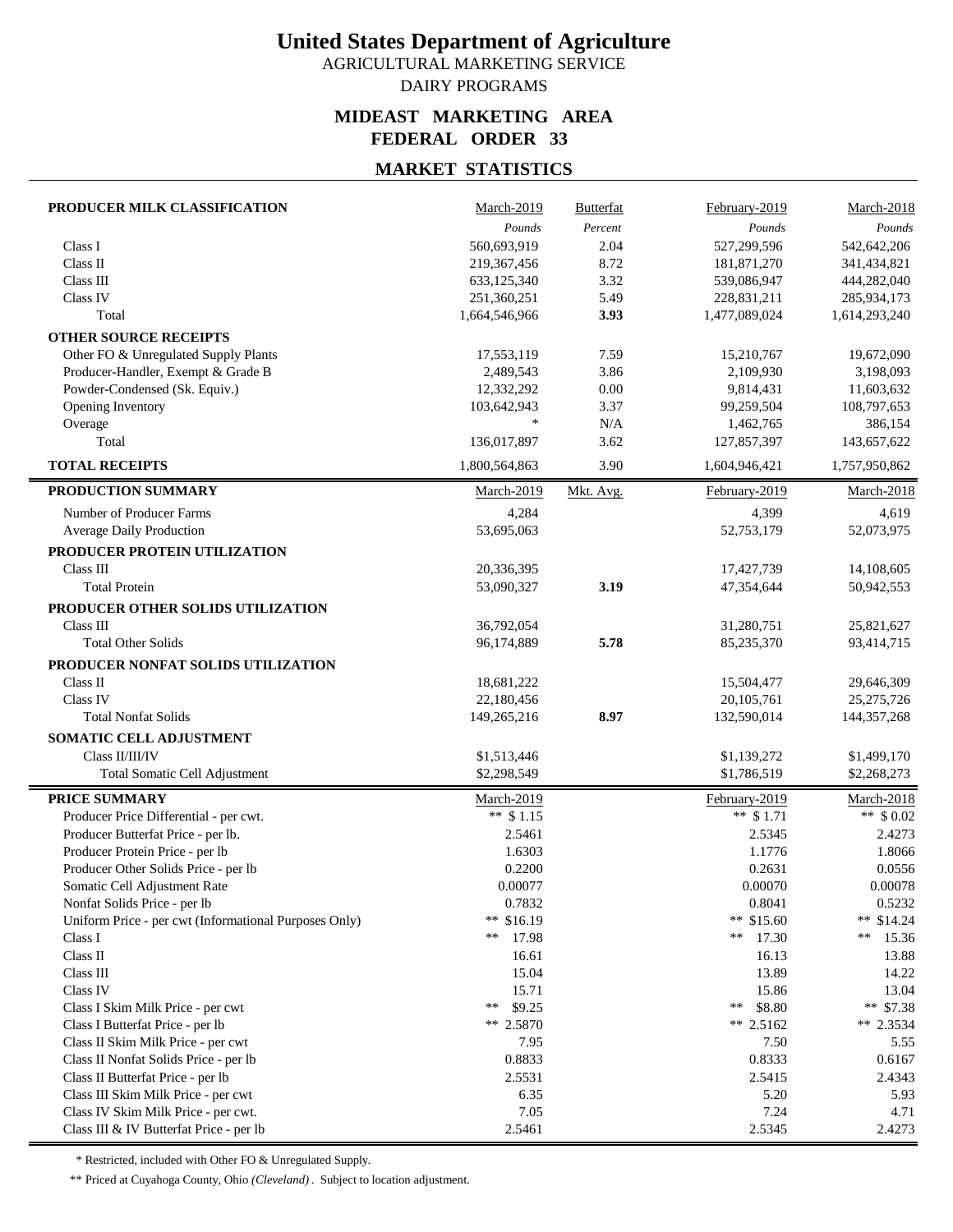AGRICULTURAL MARKETING SERVICE DAIRY PROGRAMS

#### **MIDEAST MARKETING AREA FEDERAL ORDER 33**

## **MARKET STATISTICS**

| PRODUCER MILK CLASSIFICATION                          | April-2019           | <b>Butterfat</b> | March-2019        | April-2018    |
|-------------------------------------------------------|----------------------|------------------|-------------------|---------------|
|                                                       | Pounds               | Percent          | Pounds            | Pounds        |
| Class I                                               | 557,399,677          | 2.04             | 560,693,919       | 505,481,984   |
| Class II                                              | 258,817,243          | 7.72             | 219,367,456       | 340,551,980   |
| Class III                                             | 584,828,941          | 3.44             | 633,125,340       | 539,500,135   |
| Class IV                                              | 251,473,285          | 4.88             | 251,360,251       | 290,114,291   |
| Total                                                 | 1,652,519,146        | 3.85             | 1,664,546,966     | 1,675,648,390 |
| <b>OTHER SOURCE RECEIPTS</b>                          |                      |                  |                   |               |
| Other FO & Unregulated Supply Plants                  | 16,788,966           | 8.89             | 17,553,119        | 18,353,048    |
| Producer-Handler, Exempt & Grade B                    | 2,566,315            | 3.75             | 2,489,543         | 3,068,848     |
| Powder-Condensed (Sk. Equiv.)                         | 13,358,364           | 0.00             | 12,332,292        | 11,930,455    |
| Opening Inventory                                     | 115,116,424          | 3.42             | 103,642,943       | 119,078,755   |
| Overage                                               | $\ast$               | N/A              | $\ast$            | 31,186        |
| Total                                                 | 147,830,069          | 3.74             | 136,017,897       | 152,462,292   |
| <b>TOTAL RECEIPTS</b>                                 | 1,800,349,215        | 3.85             | 1,800,564,863     | 1,828,110,682 |
| PRODUCTION SUMMARY                                    | April-2019           | Mkt. Avg.        | <b>March-2019</b> | April-2018    |
| Number of Producer Farms                              | 4,291                |                  | 4,284             | 4,545         |
| <b>Average Daily Production</b>                       | 55,083,972           |                  | 53,695,063        | 55,854,946    |
| PRODUCER PROTEIN UTILIZATION                          |                      |                  |                   |               |
| Class III                                             | 18,485,867           |                  | 20,336,395        | 17,048,926    |
| <b>Total Protein</b>                                  | 51,936,072           | 3.14             | 53,090,327        | 52,671,467    |
|                                                       |                      |                  |                   |               |
| PRODUCER OTHER SOLIDS UTILIZATION                     |                      |                  |                   |               |
| Class III                                             | 33,945,729           |                  | 36,792,054        | 31,340,919    |
| <b>Total Other Solids</b>                             | 95,558,080           | 5.78             | 96,174,889        | 96,888,152    |
| PRODUCER NONFAT SOLIDS UTILIZATION                    |                      |                  |                   |               |
| Class II                                              | 22,158,587           |                  | 18,681,222        | 29,508,967    |
| Class IV                                              | 22,220,900           |                  | 22,180,456        | 25,649,091    |
| <b>Total Nonfat Solids</b>                            | 147,494,152          | 8.92             | 149,265,216       | 149,559,619   |
| SOMATIC CELL ADJUSTMENT                               |                      |                  |                   |               |
| Class II/III/IV                                       | \$1,667,425          |                  | \$1,513,446       | \$1,696,026   |
| <b>Total Somatic Cell Adjustment</b>                  | \$2,522,571          |                  | \$2,298,549       | \$2,429,867   |
| PRICE SUMMARY                                         | April-2019           |                  | March-2019        | April-2018    |
| Producer Price Differential - per cwt.                | ** $$0.48$           |                  | ** $$1.15$        | ** $$0.16$    |
| Producer Butterfat Price - per lb.                    | 2.5375               |                  | 2.5461            | 2.5113        |
| Producer Protein Price - per lb                       | 1.9890               |                  | 1.6303            | 1.7810        |
| Producer Other Solids Price - per lb                  | 0.1990               |                  | 0.2200            | 0.0619        |
| Somatic Cell Adjustment Rate                          | 0.00082              |                  | 0.00077           | 0.00079       |
| Nonfat Solids Price - per lb                          | 0.7883               |                  | 0.7832            | 0.5401        |
| Uniform Price - per cwt (Informational Purposes Only) | ** $$16.44$          |                  | ** \$16.19        | ** $$14.63$   |
| Class I                                               | **<br>17.76          |                  | 17.98<br>**       | **<br>16.10   |
| Class II                                              | 16.38                |                  | 16.61             | 14.03         |
| Class III                                             | 15.96                |                  | 15.04             | 14.47         |
| Class IV                                              | 15.72                |                  | 15.71             | 13.48         |
| Class I Skim Milk Price - per cwt                     | $\ast\ast$<br>\$9.05 |                  | \$9.25<br>**      | \$7.82<br>**  |
| Class I Butterfat Price - per lb                      | ** 2.5799            |                  | ** 2.5870         | ** $2.4451$   |
| Class II Skim Milk Price - per cwt                    | 7.75                 |                  | 7.95              | 5.41          |
| Class II Nonfat Solids Price - per lb                 | 0.8611               |                  | 0.8833            | 0.6011        |
| Class II Butterfat Price - per lb                     | 2.5445               |                  | 2.5531            | 2.5183        |
| Class III Skim Milk Price - per cwt                   | 7.34                 |                  | 6.35              | 5.89          |
| Class IV Skim Milk Price - per cwt.                   | 7.09                 |                  | 7.05              | 4.86          |
| Class III & IV Butterfat Price - per lb               | 2.5375               |                  | 2.5461            | 2.5113        |

\* Restricted, included with Other FO & Unregulated Supply.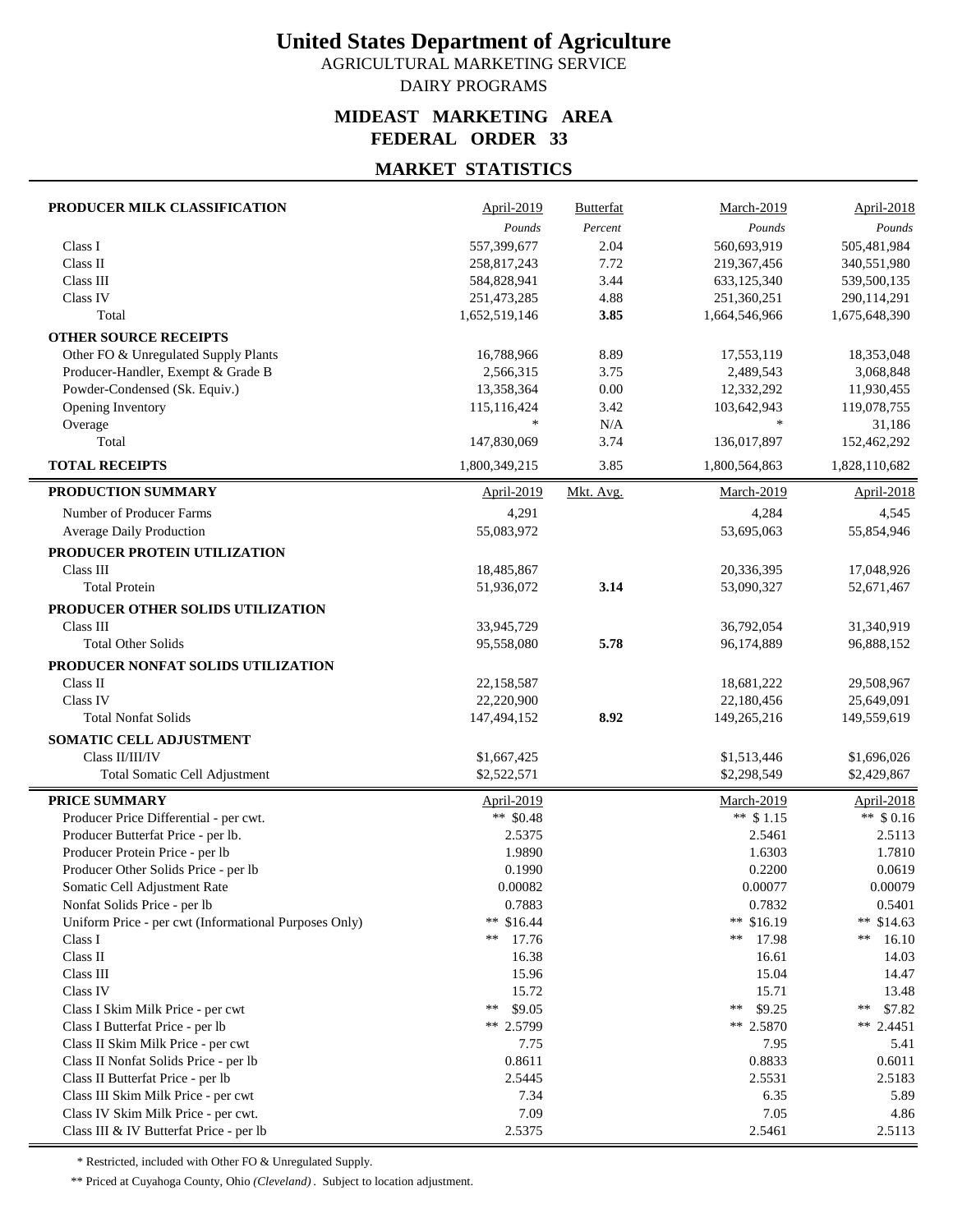AGRICULTURAL MARKETING SERVICE DAIRY PROGRAMS

#### **MIDEAST MARKETING AREA FEDERAL ORDER 33**

## **MARKET STATISTICS**

| PRODUCER MILK CLASSIFICATION                          | May-2019                   | <b>Butterfat</b> | April-2019                 | May-2018                   |
|-------------------------------------------------------|----------------------------|------------------|----------------------------|----------------------------|
|                                                       | Pounds                     | Percent          | Pounds                     | Pounds                     |
| Class I                                               | 555,940,808                | 2.06             | 557,399,677                | 511,135,783                |
| Class II                                              | 308,964,740                | 7.31             | 258,817,243                | 382,683,567                |
| Class III                                             | 630, 622, 347              | 3.26             | 584,828,941                | 472,438,399                |
| Class IV                                              | 327,462,125                | 4.44             | 251,473,285                | 307,530,690                |
| Total                                                 | 1,822,990,020              | 3.79             | 1,652,519,146              | 1,673,788,439              |
| <b>OTHER SOURCE RECEIPTS</b>                          |                            |                  |                            |                            |
| Other FO & Unregulated Supply Plants                  | 14,330,982                 | 7.39             | 16,788,966                 | 16,973,647                 |
| Producer-Handler, Exempt & Grade B                    | 3,140,600                  | 3.72             | 2,566,315                  | 3,792,650                  |
| Powder-Condensed (Sk. Equiv.)                         | 15,642,153                 | 0.00             | 13,358,364                 | 15,038,051                 |
| Opening Inventory                                     | 112,665,749                | 3.10             | 115,116,424                | 118,268,289                |
| Overage                                               | 1,305,779                  | 0.25             | $\ast$                     |                            |
| Total                                                 | 147,085,263                | 3.17             | 147,830,069                | 154,072,637                |
| <b>TOTAL RECEIPTS</b>                                 | 1,970,075,283              | 3.75             | 1,800,349,215              | 1,827,861,076              |
| PRODUCTION SUMMARY                                    | May-2019                   | Mkt. Avg.        | <b>April-2019</b>          | May-2018                   |
| Number of Producer Farms                              | 4,221                      |                  | 4,291                      | 4,549                      |
| Average Daily Production                              | 58,806,130                 |                  | 55,083,972                 | 55,993,175                 |
| PRODUCER PROTEIN UTILIZATION                          |                            |                  |                            |                            |
| Class III                                             | 19,708,163                 |                  | 18,485,867                 | 14,592,730                 |
| <b>Total Protein</b>                                  | 56,580,695                 | 3.10             | 51,936,072                 | 51,331,649                 |
| PRODUCER OTHER SOLIDS UTILIZATION                     |                            |                  |                            |                            |
| Class III                                             | 36,679,316                 |                  | 33,945,729                 | 27,466,498                 |
| <b>Total Other Solids</b>                             | 105,449,646                | 5.78             | 95,558,080                 | 96,831,082                 |
| PRODUCER NONFAT SOLIDS UTILIZATION                    |                            |                  |                            |                            |
| Class II                                              | 26,434,187                 |                  | 22,158,587                 | 32,841,129                 |
| Class IV                                              | 28,943,964                 |                  | 22,220,900                 | 27, 197, 225               |
| <b>Total Nonfat Solids</b>                            | 162,030,341                | 8.88             | 147,494,152                | 148, 162, 731              |
|                                                       |                            |                  |                            |                            |
| SOMATIC CELL ADJUSTMENT<br>Class II/III/IV            |                            |                  |                            |                            |
|                                                       | \$1,985,383<br>\$2,842,555 |                  | \$1,667,425<br>\$2,522,571 | \$1,663,894<br>\$2,400,708 |
| Total Somatic Cell Adjustment                         |                            |                  |                            |                            |
| <b>PRICE SUMMARY</b>                                  | May-2019                   |                  | <b>April-2019</b>          | May-2018                   |
| Producer Price Differential - per cwt.                | $***$<br>\$0.56            |                  | ** $$0.48$                 | \$0.15<br>$***$            |
| Producer Butterfat Price - per lb.                    | 2.5718                     |                  | 2.5375                     | 2.6239                     |
| Producer Protein Price - per lb                       | 2.1159                     |                  | 1.9890                     | 1.8609                     |
| Producer Other Solids Price - per lb                  | 0.1847                     |                  | 0.1990                     | 0.0742                     |
| Somatic Cell Adjustment Rate                          | 0.00085                    |                  | 0.00082                    | 0.00082                    |
| Nonfat Solids Price - per lb                          | 0.8386                     |                  | 0.7883                     | 0.6196                     |
| Uniform Price - per cwt (Informational Purposes Only) | ** $$16.94$                |                  | ** $$16.44$                | ** $$15.33$                |
| Class I                                               | **<br>18.42                |                  | **<br>17.76                | **<br>16.44                |
| Class II                                              | 16.48                      |                  | 16.38                      | 14.47                      |
| Class III                                             | 16.38                      |                  | 15.96                      | 15.18                      |
| Class IV                                              | 16.29<br>**                |                  | 15.72                      | 14.57                      |
| Class I Skim Milk Price - per cwt                     | \$9.82                     |                  | \$9.05<br>**               | **<br>\$7.98               |
| Class I Butterfat Price - per lb                      | $**$ 2.5555                |                  | ** 2.5799                  | ** 2.4977                  |
| Class II Skim Milk Price - per cwt                    | 7.72                       |                  | 7.75                       | 5.45                       |
| Class II Nonfat Solids Price - per lb                 | 0.8578                     |                  | 0.8611                     | 0.6056                     |
| Class II Butterfat Price - per lb                     | 2.5788                     |                  | 2.5445                     | 2.6309                     |
| Class III Skim Milk Price - per cwt                   | 7.65                       |                  | 7.34                       | 6.21                       |
| Class IV Skim Milk Price - per cwt.                   | 7.55                       |                  | 7.09                       | 5.58                       |
| Class III & IV Butterfat Price - per lb               | 2.5718                     |                  | 2.5375                     | 2.6239                     |

\* Restricted, included with Other FO & Unregulated Supply.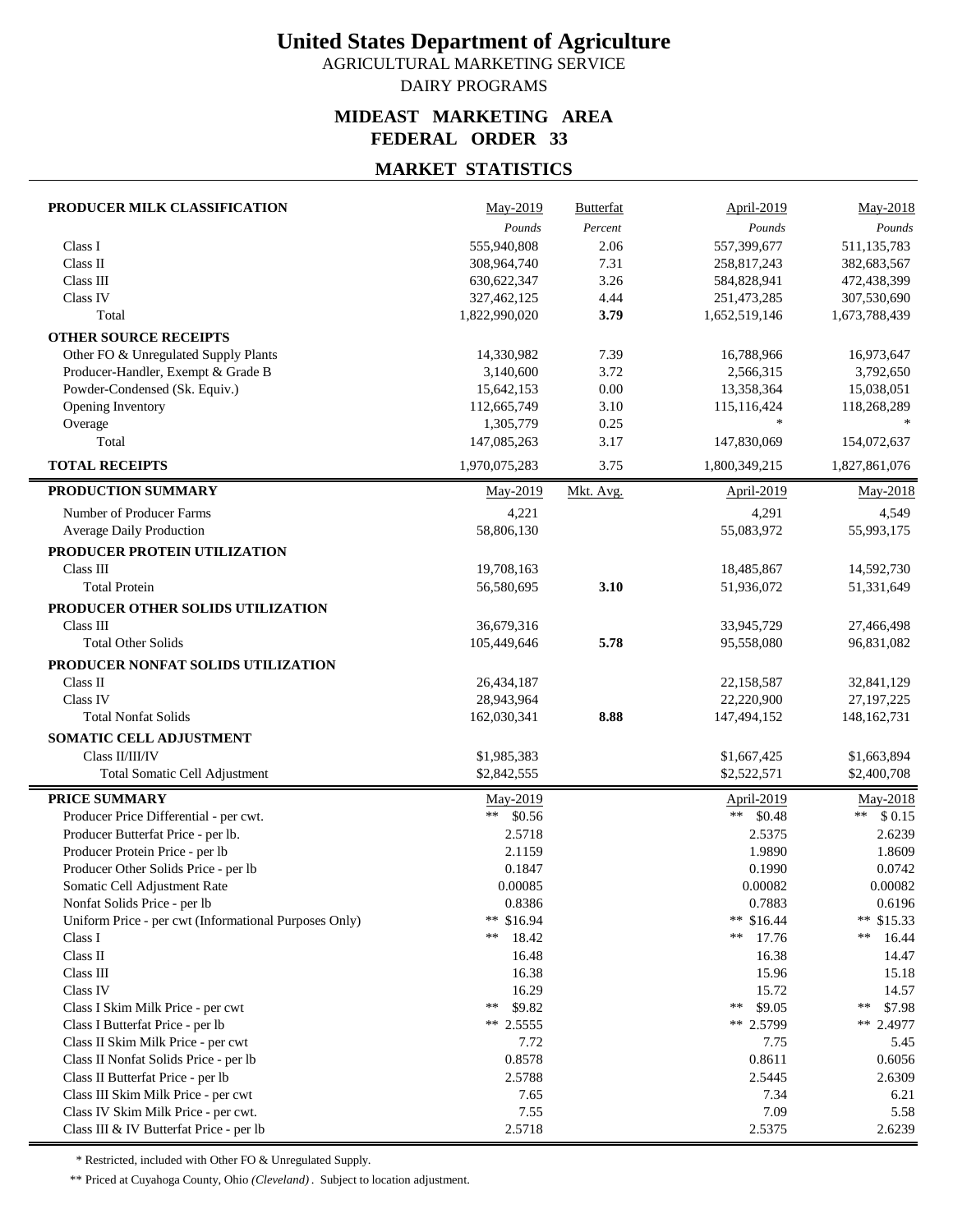AGRICULTURAL MARKETING SERVICE DAIRY PROGRAMS

#### **MIDEAST MARKETING AREA FEDERAL ORDER 33**

## **MARKET STATISTICS**

| PRODUCER MILK CLASSIFICATION                          | June-2019     | <b>Butterfat</b> | May-2019      | June-2018     |
|-------------------------------------------------------|---------------|------------------|---------------|---------------|
|                                                       | Pounds        | Percent          | Pounds        | Pounds        |
| Class I                                               | 497,486,817   | 2.13             | 555,940,808   | 477,551,007   |
| Class II                                              | 286,965,678   | 7.67             | 308,964,740   | 355,393,139   |
| Class III                                             | 646,702,863   | 3.11             | 630, 622, 347 | 608,743,355   |
| Class IV                                              | 260,399,820   | 4.04             | 327,462,125   | 286,303,479   |
| Total                                                 | 1,691,555,178 | 3.74             | 1,822,990,020 | 1,727,990,980 |
| <b>OTHER SOURCE RECEIPTS</b>                          |               |                  |               |               |
| Other FO & Unregulated Supply Plants                  | 15,318,140    | 8.37             | 14,330,982    | 19,516,721    |
| Producer-Handler, Exempt & Grade B                    | 3,218,277     | 3.61             | 3,140,600     | 3,686,343     |
| Powder-Condensed (Sk. Equiv.)                         | 13,404,414    |                  | 15,642,153    | 14,190,883    |
| Opening Inventory                                     | 109,534,121   | 2.91             | 112,665,749   | 113,537,591   |
| Overage                                               | 1,477,286     |                  | 1,305,779     | 1,078,319     |
| Total                                                 | 142,952,238   | 3.21             | 147,085,263   | 152,009,857   |
| <b>TOTAL RECEIPTS</b>                                 | 1,834,507,416 | 3.69             | 1,970,075,283 | 1,880,000,837 |
| PRODUCTION SUMMARY                                    | June-2019     | Mkt. Avg.        | May-2019      | June-2018     |
| Number of Producer Farms                              | 4,201         |                  | 4,221         | 4,530         |
| Average Daily Production                              | 56,385,173    |                  | 58,806,130    | 57,599,699    |
| PRODUCER PROTEIN UTILIZATION                          |               |                  |               |               |
| Class III                                             | 19,888,842    |                  | 19,708,163    | 18,435,304    |
| <b>Total Protein</b>                                  | 51,604,413    | 3.05             | 56,580,695    | 52,069,855    |
|                                                       |               |                  |               |               |
| PRODUCER OTHER SOLIDS UTILIZATION                     |               |                  |               |               |
| Class III                                             | 37,657,466    |                  | 36,679,316    | 35,327,431    |
| <b>Total Other Solids</b>                             | 97,897,199    | 5.79             | 105,449,646   | 99,877,455    |
| PRODUCER NONFAT SOLIDS UTILIZATION                    |               |                  |               |               |
| Class II                                              | 24,311,675    |                  | 26,434,187    | 30,222,756    |
| Class IV                                              | 22,930,428    |                  | 28,943,964    | 25,270,888    |
| <b>Total Nonfat Solids</b>                            | 149,501,612   | 8.84             | 162,030,341   | 151,947,310   |
| SOMATIC CELL ADJUSTMENT                               |               |                  |               |               |
| Class II/III/IV                                       | \$1,768,821   |                  | \$1,985,383   | \$1,610,568   |
| Total Somatic Cell Adjustment                         | \$2,484,945   |                  | \$2,842,555   | \$2,209,096   |
| <b>PRICE SUMMARY</b>                                  | June-2019     |                  | May-2019      | June-2018     |
| Producer Price Differential - per cwt.                | ** $$1.13$    |                  | ** $$0.56$    | ** $$0.63$    |
| Producer Butterfat Price - per lb.                    | 2.6579        |                  | 2.5718        | 2.6692        |
| Producer Protein Price - per lb                       | 2.0046        |                  | 2.1159        | 1.7478        |
| Producer Other Solids Price - per lb                  | 0.1702        |                  | 0.1847        | 0.1128        |
| Somatic Cell Adjustment Rate                          | 0.00085       |                  | 0.00085       | 0.00081       |
| Nonfat Solids Price - per lb                          | 0.8665        |                  | 0.8386        | 0.6407        |
| Uniform Price - per cwt (Informational Purposes Only) | ** $$17.40$   |                  | ** \$16.94    | ** \$15.84    |
| Class I                                               | **<br>19.07   |                  | **<br>18.42   | **<br>17.25   |
| Class II                                              | 17.30         |                  | 16.48         | 15.48         |
| Class III                                             | 16.27         |                  | 16.38         | 15.21         |
| Class IV                                              | 16.83         |                  | 16.29         | 14.91         |
| Class I Skim Milk Price - per cwt                     | ** $$10.39$   |                  | \$9.82<br>**  | \$8.35<br>**  |
| Class I Butterfat Price - per lb                      | $** 2.5834$   |                  | ** $2.5555$   | ** 2.6274     |
| Class II Skim Milk Price - per cwt                    | 8.26          |                  | 7.72          | 6.33          |
| Class II Nonfat Solids Price - per lb                 | 0.9178        |                  | 0.8578        | 0.7033        |
| Class II Butterfat Price - per lb                     | 2.6649        |                  | 2.5788        | 2.6762        |
| Class III Skim Milk Price - per cwt                   | 7.22          |                  | 7.65          | 6.08          |
| Class IV Skim Milk Price - per cwt.                   | 7.80          |                  | 7.55          | 5.77          |
| Class III & IV Butterfat Price - per lb               | 2.6579        |                  | 2.5718        | 2.6692        |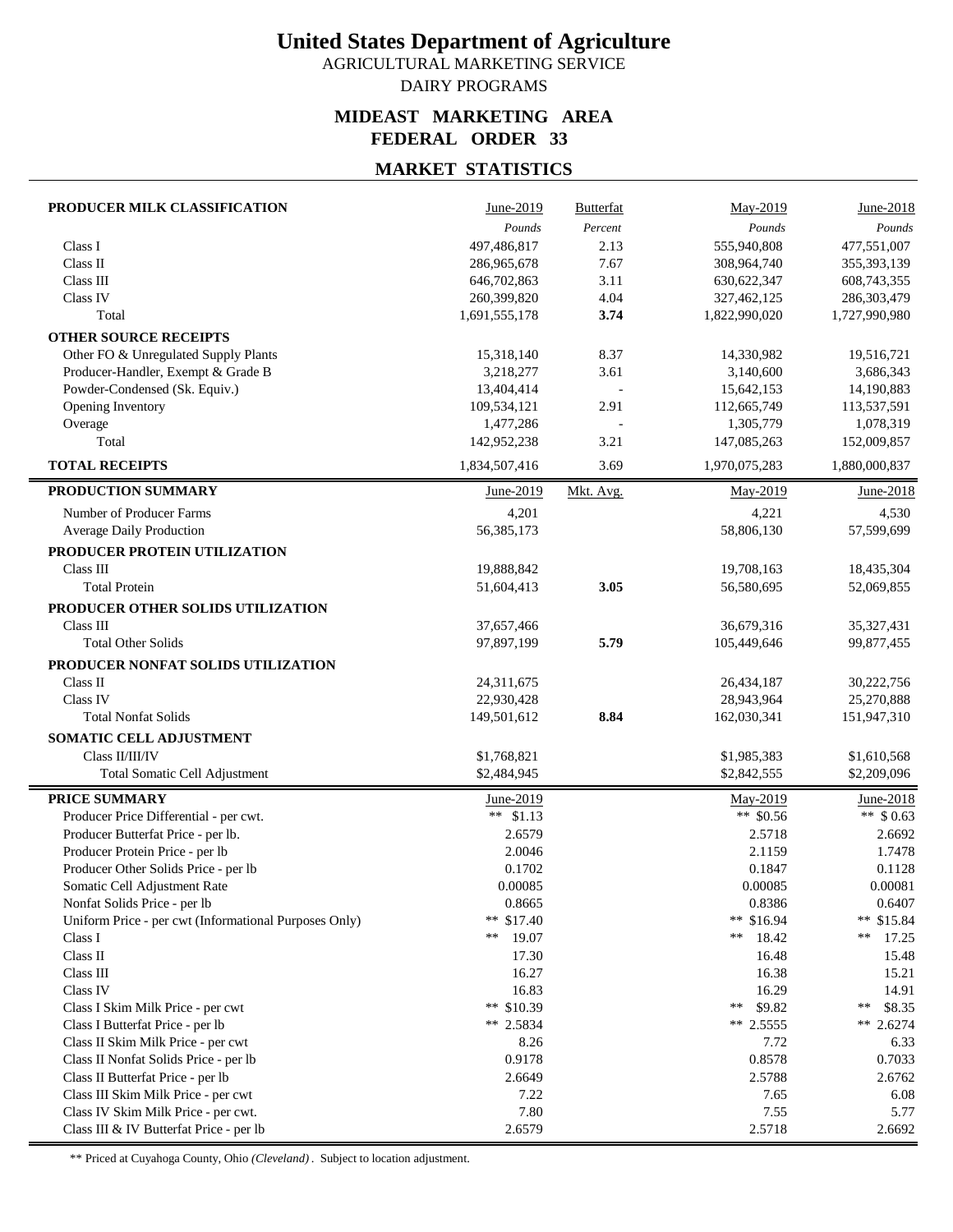AGRICULTURAL MARKETING SERVICE DAIRY PROGRAMS

#### **MIDEAST MARKETING AREA FEDERAL ORDER 33**

## **MARKET STATISTICS**

| PRODUCER MILK CLASSIFICATION                                     | July-2019        | <b>Butterfat</b> | June-2019        | July-2018         |
|------------------------------------------------------------------|------------------|------------------|------------------|-------------------|
|                                                                  | Pounds           | Percent          | Pounds           | Pounds            |
| Class I                                                          | 515,742,756      | 2.13             | 497,486,817      | 482,426,321       |
| Class II                                                         | 341,071,097      | 7.20             | 286,965,678      | 286,831,987       |
| Class III                                                        | 614,962,101      | 2.96             | 646,702,863      | 649,420,996       |
| Class IV                                                         | 228,473,272      | 4.06             | 260,399,820      | 245,980,201       |
| Total                                                            | 1,700,249,226    | 3.70             | 1,691,555,178    | 1,664,659,505     |
| <b>OTHER SOURCE RECEIPTS</b>                                     |                  |                  |                  |                   |
| Other FO & Unregulated Supply Plants                             | 18,767,084       | 8.28             | 15,318,140       | 11,503,589        |
| Producer-Handler, Exempt & Grade B                               | 3,368,018        | 3.49             | 3,218,277        | 3,241,424         |
| Powder-Condensed (Sk. Equiv.)                                    | 14,602,382       | 0.00             | 13,404,414       | 14,785,292        |
| Opening Inventory                                                | 113,944,321      | 3.22             | 109,534,121      | 101,917,761       |
| Overage                                                          | 1,205,682        | 1.46             | 1,477,286        |                   |
| Total                                                            | 151,887,487      | 3.53             | 142,952,238      | 131,448,066       |
| <b>TOTAL RECEIPTS</b>                                            | 1,852,136,713    | 3.69             | 1,834,507,416    | 1,796,107,571     |
| PRODUCTION SUMMARY                                               | July-2019        | Mkt. Avg.        | June-2019        | July-2018         |
| Number of Producer Farms                                         | 4,125            |                  | 4,201            | 4,479             |
| Average Daily Production                                         | 54,846,749       |                  | 56,385,173       | 53,698,694        |
| PRODUCER PROTEIN UTILIZATION                                     |                  |                  |                  |                   |
| Class III                                                        | 18,579,792       |                  | 19,888,842       | 19,529,843        |
| <b>Total Protein</b>                                             | 50,896,165       | 2.99             | 51,604,413       | 49,830,686        |
| PRODUCER OTHER SOLIDS UTILIZATION                                |                  |                  |                  |                   |
| Class III                                                        | 35,462,432       |                  | 37,657,466       | 37,625,543        |
| <b>Total Other Solids</b>                                        | 97,096,144       | 5.71             | 97,897,199       | 95,999,119        |
| PRODUCER NONFAT SOLIDS UTILIZATION                               |                  |                  |                  |                   |
| Class II                                                         | 28,404,297       |                  | 24,311,675       | 24,054,674        |
| Class IV                                                         | 19,937,454       |                  | 22,930,428       | 21,651,186        |
| <b>Total Nonfat Solids</b>                                       | 147,992,309      | 8.70             | 149,501,612      | 145,829,805       |
| SOMATIC CELL ADJUSTMENT                                          |                  |                  |                  |                   |
| Class II/III/IV                                                  | \$1,628,773      |                  | \$1,768,821      | \$1,287,685       |
| Total Somatic Cell Adjustment                                    | \$2,319,674      |                  | \$2,484,945      | \$1,791,243       |
|                                                                  |                  |                  |                  |                   |
| <b>PRICE SUMMARY</b>                                             | July-2019        |                  | June-2019        | July-2018         |
| Producer Price Differential - per cwt.                           | $**$<br>\$0.47   |                  | \$1.13<br>**     | ** $$1.12$        |
| Producer Butterfat Price - per lb.                               | 2.6858           |                  | 2.6579           | 2.5287            |
| Producer Protein Price - per lb                                  | 2.4032           |                  | 2.0046           | 1.4827            |
| Producer Other Solids Price - per lb                             | 0.1689           |                  | 0.1702           | 0.1422            |
| Somatic Cell Adjustment Rate                                     | 0.00091          |                  | 0.00085          | 0.00074           |
| Nonfat Solids Price - per lb                                     | 0.8628           |                  | 0.8665           | 0.6085            |
| Uniform Price - per cwt (Informational Purposes Only)<br>Class I | ** \$18.02<br>** |                  | ** \$17.40<br>** | ** $$15.22$<br>** |
| Class II                                                         | 19.18            |                  | 19.07            | 17.36             |
| Class III                                                        | 17.61<br>17.55   |                  | 17.30<br>16.27   | 15.20<br>14.10    |
| Class IV                                                         | 16.90            |                  | 16.83            | 14.14             |
| Class I Skim Milk Price - per cwt                                | ** $$10.18$      |                  | ** \$10.39       | \$8.25<br>**      |
| Class I Butterfat Price - per lb                                 | ** 2.6729        |                  | ** 2.5834        | ** 2.6841         |
| Class II Skim Milk Price - per cwt                               | 8.48             |                  | 8.26             | 6.55              |
| Class II Nonfat Solids Price - per lb                            | 0.9422           |                  | 0.9178           | 0.7278            |
| Class II Butterfat Price - per lb                                | 2.6928           |                  | 2.6649           | 2.5357            |
| Class III Skim Milk Price - per cwt                              | 8.45             |                  | 7.22             | 5.44              |
| Class IV Skim Milk Price - per cwt.                              | 7.77             |                  | 7.80             | 5.48              |
| Class III & IV Butterfat Price - per lb                          | 2.6858           |                  | 2.6579           | 2.5287            |

\* Restricted, included with Other FO & Unregulated Supply.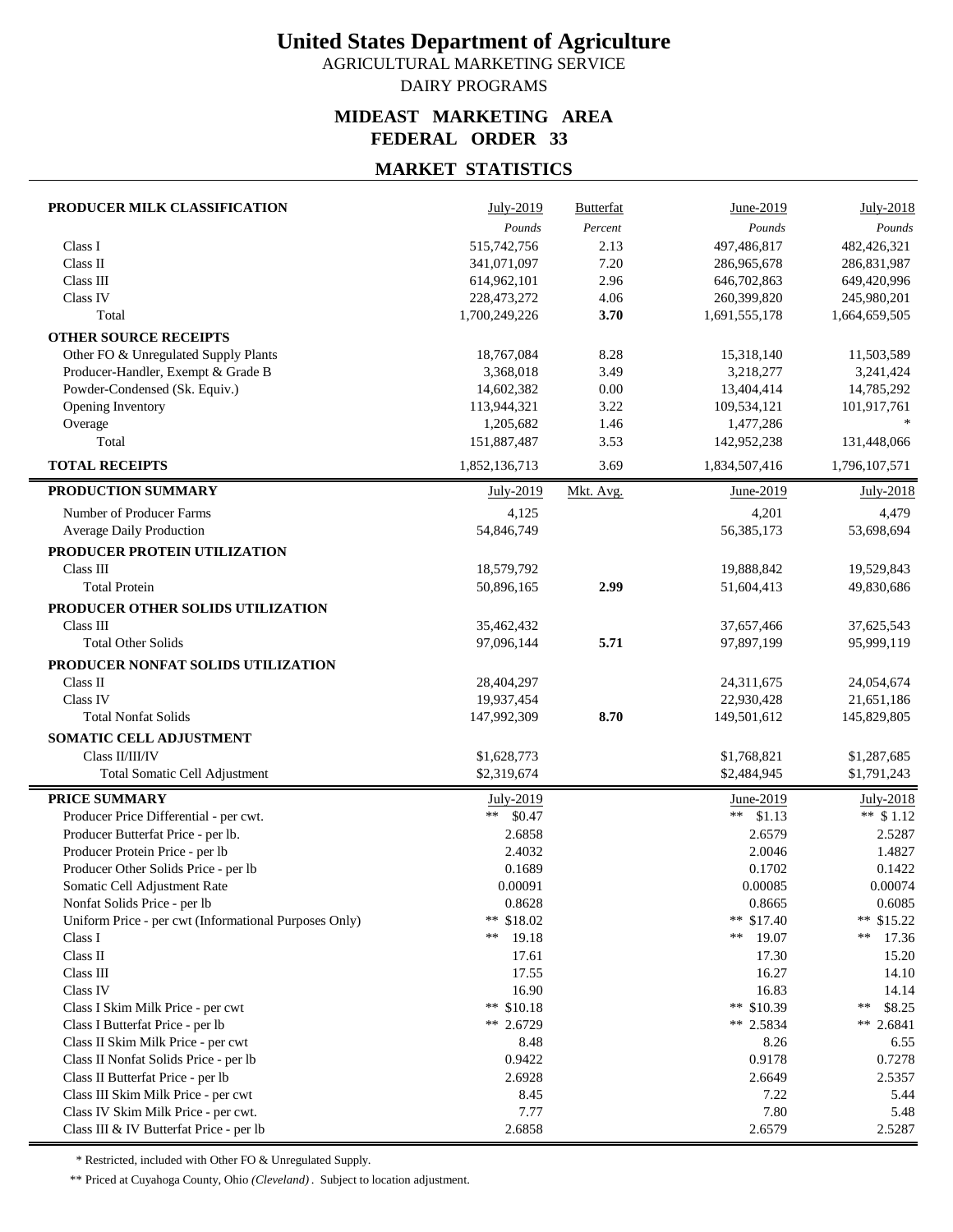AGRICULTURAL MARKETING SERVICE DAIRY PROGRAMS

#### **MIDEAST MARKETING AREA FEDERAL ORDER 33**

### **MARKET STATISTICS**

| PRODUCER MILK CLASSIFICATION                                                          | August-2019          | <b>Butterfat</b> | July-2019            | August-2018           |
|---------------------------------------------------------------------------------------|----------------------|------------------|----------------------|-----------------------|
|                                                                                       | Pounds               | Percent          | Pounds               | Pounds                |
| Class I                                                                               | 551,657,296          | 2.06             | 515,742,756          | 549,736,196           |
| Class II                                                                              | 337,579,331          | 6.93             | 341,071,097          | 369,701,024           |
| Class III                                                                             | 536,618,841          | 3.40             | 614,962,101          | 543,964,069           |
| Class IV                                                                              | 230,645,156          | 3.78             | 228,473,272          | 235,869,253           |
| Total                                                                                 | 1,656,500,624        | 3.72             | 1,700,249,226        | 1,699,270,542         |
| <b>OTHER SOURCE RECEIPTS</b>                                                          |                      |                  |                      |                       |
| Other FO & Unregulated Supply Plants                                                  | 20,334,224           | 6.65             | 18,767,084           | 22,662,200            |
| Producer-Handler, Exempt & Grade B                                                    | 3,122,127            | 3.55             | 3,368,018            | 3,278,251             |
| Powder-Condensed (Sk. Equiv.)                                                         | 13,572,865           | 0.00             | 14,602,382           | 13,758,860            |
| Opening Inventory                                                                     | 115,266,559          | 3.05             | 113,944,321          | 116,427,740           |
| Overage                                                                               | 161,273              | 2.71             | 1,205,682            | 826,195               |
| Total                                                                                 | 152,457,048          | 3.27             | 151,887,487          | 156,953,246           |
| <b>TOTAL RECEIPTS</b>                                                                 | 1,808,957,672        | 3.69             | 1,852,136,713        | 1,856,223,788         |
| PRODUCTION SUMMARY                                                                    | August-2019          | Mkt. Avg.        | July-2019            | August-2018           |
| Number of Producer Farms                                                              | 4,092                |                  | 4,125                | 4,459                 |
| Average Daily Production                                                              | 53,435,504           |                  | 54,846,749           | 54,815,179            |
| PRODUCER PROTEIN UTILIZATION                                                          |                      |                  |                      |                       |
| Class III                                                                             | 16,451,288           |                  | 18,579,792           | 16,602,804            |
| <b>Total Protein</b>                                                                  | 50,531,437           | 3.05             | 50,896,165           | 51,636,657            |
| PRODUCER OTHER SOLIDS UTILIZATION                                                     |                      |                  |                      |                       |
| Class III                                                                             | 30,983,233           |                  | 35,462,432           | 31,440,320            |
| <b>Total Other Solids</b>                                                             | 95,371,017           | 5.76             | 97,096,144           | 97,992,372            |
| PRODUCER NONFAT SOLIDS UTILIZATION                                                    |                      |                  |                      |                       |
| Class II                                                                              | 28,744,830           |                  | 28,404,297           | 31,469,661            |
| Class IV                                                                              | 20,315,531           |                  | 19,937,454           | 20,879,206            |
| <b>Total Nonfat Solids</b>                                                            | 145,902,454          | 8.81             | 147,992,309          | 149,629,029           |
| SOMATIC CELL ADJUSTMENT                                                               |                      |                  |                      |                       |
| Class II/III/IV                                                                       | \$1,470,858          |                  | \$1,628,773          | \$1,339,953           |
| <b>Total Somatic Cell Adjustment</b>                                                  | \$2,205,115          |                  | \$2,319,674          | \$1,960,332           |
|                                                                                       |                      |                  |                      |                       |
| <b>PRICE SUMMARY</b>                                                                  | August-2019          |                  | July-2019            | August-2018           |
| Producer Price Differential - per cwt.                                                | **<br>\$0.60         |                  | \$0.47<br>**         | ** $$0.40$            |
| Producer Butterfat Price - per lb.                                                    | 2.6574               |                  | 2.6858               | 2.6009                |
| Producer Protein Price - per lb                                                       | 2.4453               |                  | 2.4032               | 1.6245                |
| Producer Other Solids Price - per lb                                                  | 0.1730               |                  | 0.1689               | 0.1741                |
| Somatic Cell Adjustment Rate                                                          | 0.00091              |                  | 0.00091              | 0.00078               |
| Nonfat Solids Price - per lb<br>Uniform Price - per cwt (Informational Purposes Only) | 0.8570<br>** \$18.20 |                  | 0.8628<br>** \$18.02 | 0.6369<br>** $$15.35$ |
| Class I                                                                               | **<br>19.89          |                  | 19.18<br>**          | **<br>16.15           |
| Class II                                                                              | 17.60                |                  | 17.61                | 15.07                 |
| Class III                                                                             | 17.60                |                  | 17.55                | 14.95                 |
| Class IV                                                                              | 16.74                |                  | 16.90                | 14.63                 |
| Class I Skim Milk Price - per cwt                                                     | ** $$10.81$          |                  | ** $$10.18$          | \$7.46<br>**          |
| Class I Butterfat Price - per lb                                                      | ** $2.7030$          |                  | ** 2.6729            | ** 2.5563             |
| Class II Skim Milk Price - per cwt                                                    | 8.57                 |                  | 8.48                 | 6.16                  |
| Class II Nonfat Solids Price - per lb                                                 | 0.9522               |                  | 0.9422               | 0.6844                |
| Class II Butterfat Price - per lb                                                     | 2.6644               |                  | 2.6928               | 2.6079                |
| Class III Skim Milk Price - per cwt                                                   | 8.60                 |                  | 8.45                 | 6.06                  |
| Class IV Skim Milk Price - per cwt.                                                   | 7.71                 |                  | 7.77                 | 5.73                  |
| Class III & IV Butterfat Price - per lb                                               | 2.6574               |                  | 2.6858               | 2.6009                |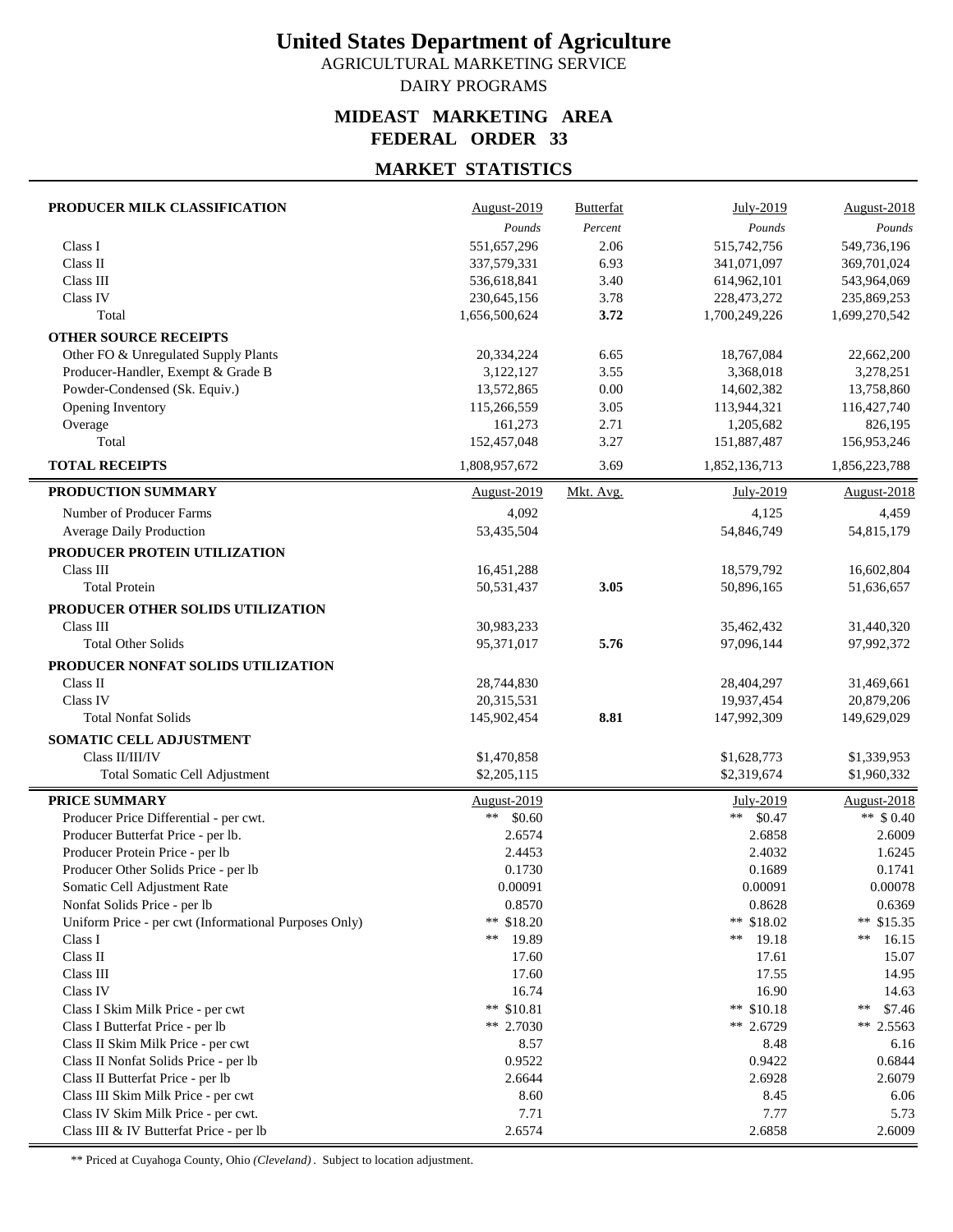AGRICULTURAL MARKETING SERVICE DAIRY PROGRAMS

#### **MIDEAST MARKETING AREA FEDERAL ORDER 33**

## **MARKET STATISTICS**

| PRODUCER MILK CLASSIFICATION                          | September-2019             | <b>Butterfat</b> | August-2019   | September-2018             |
|-------------------------------------------------------|----------------------------|------------------|---------------|----------------------------|
|                                                       | Pounds                     | Percent          | Pounds        | Pounds                     |
| Class I                                               | 523,988,927                | 2.10             | 551,657,296   | 527,074,581                |
| Class II                                              | 343,196,729                | 6.40             | 337,579,331   | 326,298,093                |
| Class III                                             | 350,799,296                | 3.30             | 536,618,841   | 380,680,675                |
| Class IV                                              | 207,105,023                | 4.61             | 230,645,156   | 227,700,062                |
| Total                                                 | 1,425,089,975              | 3.79             | 1,656,500,624 | 1,461,753,411              |
| <b>OTHER SOURCE RECEIPTS</b>                          |                            |                  |               |                            |
| Other FO & Unregulated Supply Plants                  | 15,873,944                 | 7.35             | 20,334,224    | 14,435,571                 |
| Producer-Handler, Exempt & Grade B                    | 3,123,847                  | 3.69             | 3,122,127     | 2,708,906                  |
| Powder-Condensed (Sk. Equiv.)                         | 11,552,598                 | 0.00             | 13,572,865    | 10,878,507                 |
| Opening Inventory                                     | 121,428,761                | 3.07             | 115,266,559   | 108,462,445                |
| Overage                                               | $\ast$                     | N/A              | 161,273       | 627,217                    |
| Total                                                 | 151,979,150                | 3.29             | 152,457,048   | 137,112,646                |
| <b>TOTAL RECEIPTS</b>                                 | 1,577,069,125              | 3.74             | 1,808,957,672 | 1,598,866,057              |
| PRODUCTION SUMMARY                                    | September-2019             | Mkt. Avg.        | August-2019   | September-2018             |
| Number of Producer Farms                              | 4,079                      |                  | 4,092         | 4,434                      |
| Average Daily Production                              | 47,502,999                 |                  | 53,435,504    | 48,725,114                 |
| PRODUCER PROTEIN UTILIZATION                          |                            |                  |               |                            |
| Class III                                             | 11,006,613                 |                  | 16,451,288    | 11,783,064                 |
| <b>Total Protein</b>                                  | 44,306,999                 | 3.11             | 50,531,437    | 45,023,662                 |
| PRODUCER OTHER SOLIDS UTILIZATION                     |                            |                  |               |                            |
| Class III                                             | 20,270,074                 |                  | 30,983,233    | 21,889,115                 |
| <b>Total Other Solids</b>                             | 81,999,308                 | 5.75             | 95,371,017    | 83, 853, 467               |
| PRODUCER NONFAT SOLIDS UTILIZATION                    |                            |                  |               |                            |
| Class II                                              | 29,598,053                 |                  | 28,744,830    | 27,792,290                 |
| Class IV                                              | 18,203,212                 |                  | 20,315,531    | 20,093,437                 |
| <b>Total Nonfat Solids</b>                            | 126,306,307                | 8.86             | 145,902,454   | 128,877,129                |
| <b>SOMATIC CELL ADJUSTMENT</b>                        |                            |                  |               |                            |
| Class II/III/IV                                       |                            |                  | \$1,470,858   |                            |
| <b>Total Somatic Cell Adjustment</b>                  | \$1,371,387<br>\$2,169,235 |                  | \$2,205,115   | \$1,169,659<br>\$1,804,709 |
|                                                       |                            |                  |               |                            |
| <b>PRICE SUMMARY</b>                                  | September-2019             |                  | August-2019   | September-2018             |
| Producer Price Differential - per cwt.                | ** $($ \$ 0.31)            |                  | **<br>\$0.60  | ** $$ (0.26)$              |
| Producer Butterfat Price - per lb.                    | 2.4982                     |                  | 2.6574        | 2.5442                     |
| Producer Protein Price - per lb                       | 2.8633                     |                  | 2.4453        | 2.0029                     |
| Producer Other Solids Price - per lb                  | 0.1758                     |                  | 0.1730        | 0.2098                     |
| Somatic Cell Adjustment Rate                          | 0.00095                    |                  | 0.00091       | 0.00083                    |
| Nonfat Solids Price - per lb                          | 0.8753                     |                  | 0.8570        | 0.6801                     |
| Uniform Price - per cwt (Informational Purposes Only) | ** \$18.00                 |                  | ** \$18.20    | ** $$15.83$                |
| Class I                                               | **<br>19.85                |                  | 19.89<br>**   | **<br>16.85                |
| Class II                                              | 16.93                      |                  | 17.60         | 15.13                      |
| Class III                                             | 18.31                      |                  | 17.60         | 16.09                      |
| Class IV                                              | 16.35                      |                  | 16.74         | 14.81                      |
| Class I Skim Milk Price - per cwt                     | ** $$10.87$                |                  | ** $$10.81$   | \$7.92<br>**               |
| Class I Butterfat Price - per lb                      | ** 2.6755                  |                  | ** 2.7030     | ** 2.6318                  |
| Class II Skim Milk Price - per cwt                    | 8.46                       |                  | 8.57          | 6.43                       |
| Class II Nonfat Solids Price - per lb                 | 0.9400                     |                  | 0.9522        | 0.7144                     |
| Class II Butterfat Price - per lb                     | 2.5052                     |                  | 2.6644        | 2.5512                     |
| Class III Skim Milk Price - per cwt                   | 9.91                       |                  | 8.60          | 7.45                       |
| Class IV Skim Milk Price - per cwt.                   | 7.88                       |                  | 7.71          | 6.12                       |
| Class III & IV Butterfat Price - per lb               | 2.4982                     |                  | 2.6574        | 2.5442                     |

\* Restricted, included with Other FO & Unregulated Supply.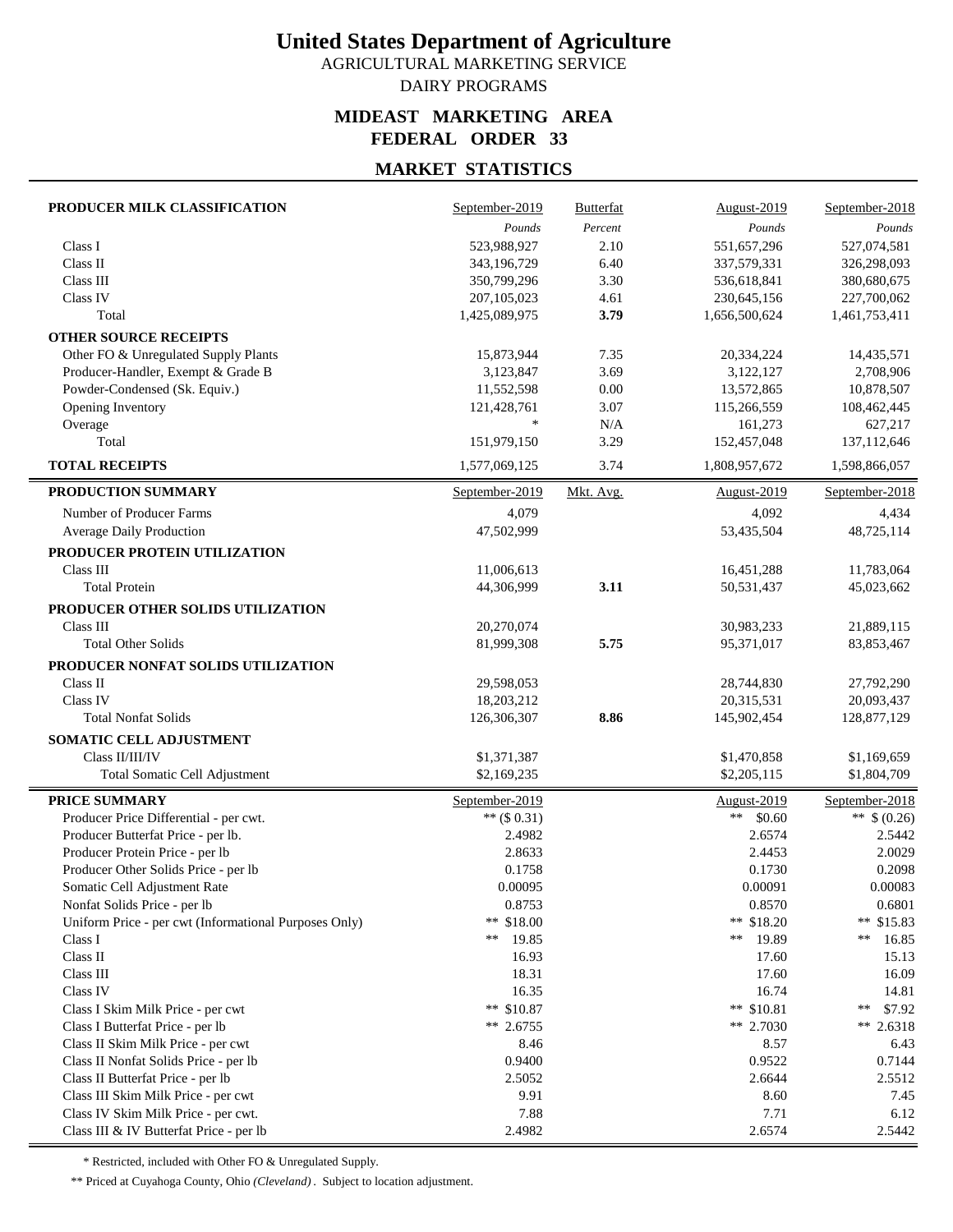AGRICULTURAL MARKETING SERVICE DAIRY PROGRAMS

#### **MIDEAST MARKETING AREA FEDERAL ORDER 33**

## **MARKET STATISTICS**

| PRODUCER MILK CLASSIFICATION                          | October-2019              | <b>Butterfat</b> | September-2019            | October-2018              |
|-------------------------------------------------------|---------------------------|------------------|---------------------------|---------------------------|
|                                                       | Pounds                    | Percent          | Pounds                    | Pounds                    |
| Class I                                               | 590,319,338               | 2.06             | 523,988,927               | 576,921,973               |
| Class II                                              | 337, 264, 875             | 7.26             | 343,196,729               | 342,920,731               |
| Class III                                             | 293,179,972               | 3.43             | 350,799,296               | 503,105,224               |
| Class IV                                              | 236,935,651               | 4.18             | 207, 105, 023             | 224,501,543               |
| Total                                                 | 1,457,699,836             | 3.88             | 1,425,089,975             | 1,647,449,471             |
| <b>OTHER SOURCE RECEIPTS</b>                          |                           |                  |                           |                           |
| Other FO & Unregulated Supply Plants                  | 11,166,522                | 8.38             | 15,873,944                | 12,058,771                |
| Producer-Handler, Exempt & Grade B                    | 3,086,087                 | 3.85             | 3,123,847                 | 2,726,061                 |
| Powder-Condensed (Sk. Equiv.)                         | 12,618,332                | 0.00             | 11,552,598                | 9,874,733                 |
| Opening Inventory                                     | 128,219,286               | 3.06             | 121,428,761               | 122,022,077               |
| Overage                                               | 1,237,529                 | 0.36             | $\ast$                    | 409,510                   |
| Total                                                 | 156, 327, 756             | 3.19             | 151,979,150               | 147,091,152               |
| <b>TOTAL RECEIPTS</b>                                 | 1,614,027,592             | 3.82             | 1,577,069,125             | 1,794,540,623             |
| PRODUCTION SUMMARY                                    | October-2019              | Mkt. Avg.        | September-2019            | October-2018              |
| Number of Producer Farms                              | 4,147                     |                  | 4,079                     | 4,426                     |
| <b>Average Daily Production</b>                       | 47,022,575                |                  | 47,502,999                | 53,143,531                |
| PRODUCER PROTEIN UTILIZATION                          |                           |                  |                           |                           |
| Class III                                             | 9,404,927                 |                  | 11,006,613                | 16,100,376                |
| <b>Total Protein</b>                                  | 46,326,428                | 3.18             | 44,306,999                | 52,451,288                |
| PRODUCER OTHER SOLIDS UTILIZATION                     |                           |                  |                           |                           |
| Class III                                             | 16,923,638                |                  | 20,270,074                | 28,903,501                |
| <b>Total Other Solids</b>                             | 83,862,158                | 5.75             | 81,999,308                | 94,545,724                |
|                                                       |                           |                  |                           |                           |
| PRODUCER NONFAT SOLIDS UTILIZATION                    |                           |                  |                           |                           |
| Class II                                              | 29,064,558                |                  | 29,598,053                | 29,492,294                |
| Class IV<br><b>Total Nonfat Solids</b>                | 21,084,499<br>130,188,586 | 8.93             | 18,203,212<br>126,306,307 | 20,078,586<br>146,997,012 |
|                                                       |                           |                  |                           |                           |
| SOMATIC CELL ADJUSTMENT                               |                           |                  |                           |                           |
| Class II/III/IV                                       | \$1,480,923               |                  | \$1,371,387               | \$1,430,212               |
| Total Somatic Cell Adjustment                         | \$2,487,187               |                  | \$2,169,235               | \$2,177,180               |
| <b>PRICE SUMMARY</b>                                  | October-2019              |                  | September-2019            | October-2018              |
| Producer Price Differential - per cwt.                | $**$ (\$ 0.86)            |                  | ** $($0.31)$              | ** $$0.77$                |
| Producer Butterfat Price - per lb.                    | 2.4031                    |                  | 2.4982                    | 2.5551                    |
| Producer Protein Price - per lb                       | 3.1700                    |                  | 2.8633                    | 1.7185                    |
| Producer Other Solids Price - per lb                  | 0.1447                    |                  | 0.1758                    | 0.2553                    |
| Somatic Cell Adjustment Rate                          | 0.00098                   |                  | 0.00095                   | 0.00078                   |
| Nonfat Solids Price - per lb                          | 0.9186                    |                  | 0.8753                    | 0.6990                    |
| Uniform Price - per cwt (Informational Purposes Only) | ** \$17.86                |                  | ** \$18.00                | ** $$16.30$               |
| Class I                                               | **<br>19.84               |                  | **<br>19.85               | **<br>18.33               |
| Class II                                              | 16.68                     |                  | 16.93                     | 15.54                     |
| Class III                                             | 18.72                     |                  | 18.31                     | 15.53                     |
| Class IV                                              | 16.39                     |                  | 16.35                     | 15.01                     |
| Class I Skim Milk Price - per cwt                     | ** $$11.29$               |                  | ** $$10.87$               | **<br>\$9.71              |
| Class I Butterfat Price - per lb                      | $** 2.5570$               |                  | ** $2.6755$               | ** 2.5593                 |
| Class II Skim Milk Price - per cwt                    | 8.54                      |                  | 8.46                      | 6.81                      |
| Class II Nonfat Solids Price - per lb                 | 0.9489                    |                  | 0.9400                    | 0.7567                    |
| Class II Butterfat Price - per lb                     | 2.4101                    |                  | 2.5052                    | 2.5621                    |
| Class III Skim Milk Price - per cwt                   | 10.68                     |                  | 9.91                      | 6.83                      |
| Class IV Skim Milk Price - per cwt.                   | 8.27                      |                  | 7.88                      | 6.29                      |
| Class III & IV Butterfat Price - per lb               | 2.4031                    |                  | 2.4982                    | 2.5551                    |

\* Restricted, included with Other FO & Unregulated Supply.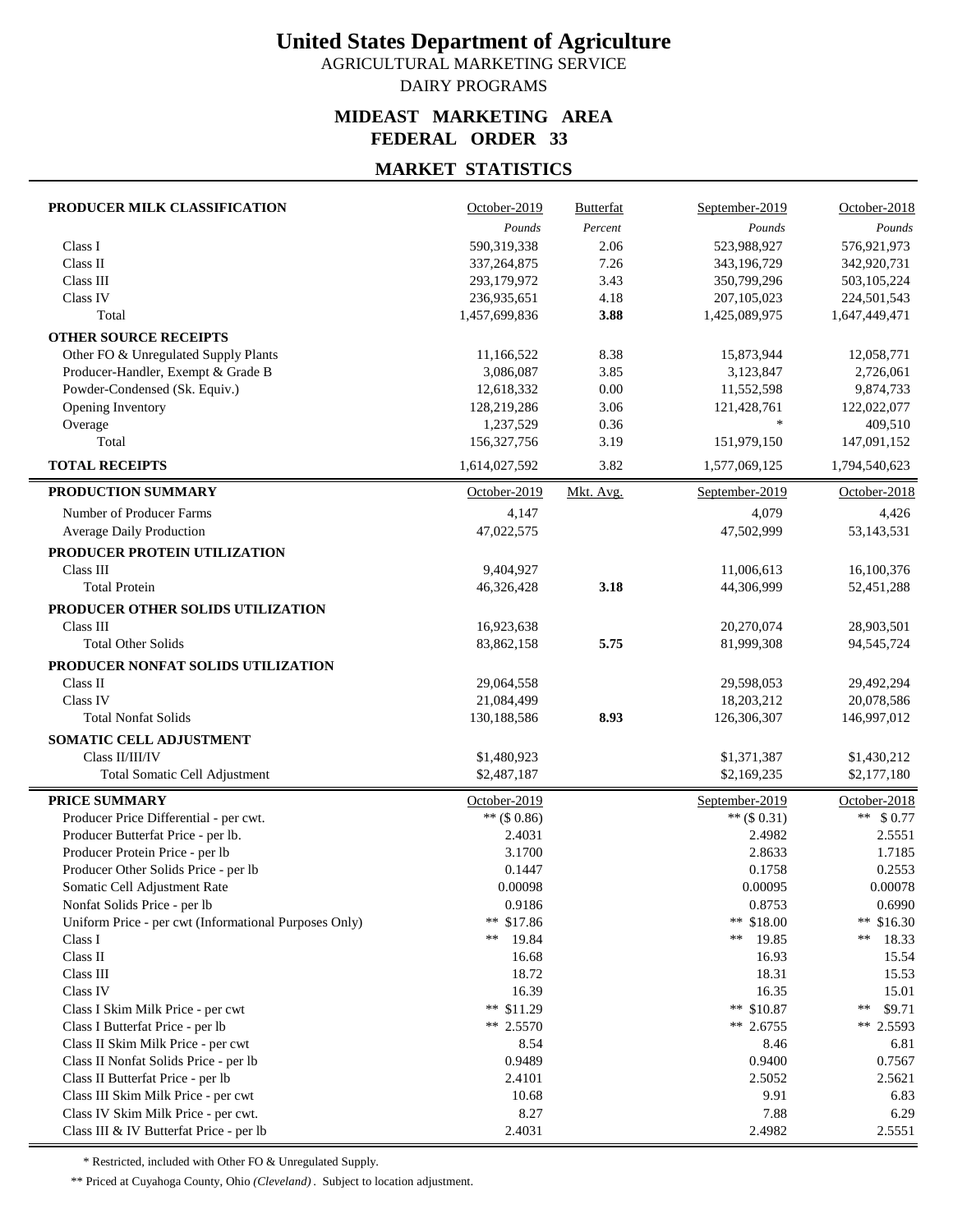AGRICULTURAL MARKETING SERVICE DAIRY PROGRAMS

#### **MIDEAST MARKETING AREA FEDERAL ORDER 33**

## **MARKET STATISTICS**

| PRODUCER MILK CLASSIFICATION                                 | November-2019    | <b>Butterfat</b> | October-2019     | November-2018     |
|--------------------------------------------------------------|------------------|------------------|------------------|-------------------|
|                                                              | Pounds           | Percent          | Pounds           | Pounds            |
| Class I                                                      | 528,108,947      | 2.18             | 590,319,338      | 579,459,140       |
| Class II                                                     | 278,316,181      | 7.57             | 337, 264, 875    | 248,996,407       |
| Class III                                                    | 248,358,918      | 3.72             | 293,179,972      | 519,026,405       |
| Class IV                                                     | 268, 385, 367    | 4.25             | 236,935,651      | 207,315,684       |
| Total                                                        | 1,323,169,413    | 4.02             | 1,457,699,836    | 1,554,797,636     |
| <b>OTHER SOURCE RECEIPTS</b>                                 |                  |                  |                  |                   |
| Other FO & Unregulated Supply Plants                         | 11,151,620       | 8.04             | 11,166,522       | 19,337,622        |
| Producer-Handler, Exempt & Grade B                           | 3,187,306        | 4.06             | 3,086,087        | 2,439,040         |
| Powder-Condensed (Sk. Equiv.)                                | 10,482,942       | 0.00             | 12,618,332       | 10,458,415        |
| Opening Inventory                                            | 110,327,591      | 3.12             | 128,219,286      | 112,451,838       |
| Overage                                                      | 1,242,305        | 0.00             | 1,237,529        | 534,893           |
| Total                                                        | 136,391,764      | 3.28             | 156, 327, 756    | 145,221,808       |
| <b>TOTAL RECEIPTS</b>                                        | 1,459,561,177    | 3.95             | 1,614,027,592    | 1,700,019,444     |
| PRODUCTION SUMMARY                                           | November-2019    | Mkt. Avg.        | October-2019     | November-2018     |
| Number of Producer Farms                                     | 4,050            |                  | 4,147            | 4,381             |
| Average Daily Production                                     | 44,105,647       |                  | 47,022,575       | 51,826,588        |
| PRODUCER PROTEIN UTILIZATION                                 |                  |                  |                  |                   |
| Class III                                                    | 8,135,116        |                  | 9,404,927        | 17,011,119        |
| <b>Total Protein</b>                                         | 43,120,518       | 3.26             | 46,326,428       | 50,671,135        |
| PRODUCER OTHER SOLIDS UTILIZATION                            |                  |                  |                  |                   |
| Class III                                                    | 14,324,874       |                  | 16,923,638       | 29,924,293        |
| <b>Total Other Solids</b>                                    | 76,216,355       | 5.76             | 83,862,158       | 89,327,369        |
| PRODUCER NONFAT SOLIDS UTILIZATION                           |                  |                  |                  |                   |
| Class II                                                     | 24, 191, 146     |                  | 29,064,558       | 21,233,941        |
| Class IV                                                     | 24,118,380       |                  | 21,084,499       | 18,593,753        |
| <b>Total Nonfat Solids</b>                                   | 119,336,873      | 9.02             | 130,188,586      | 139,998,504       |
| SOMATIC CELL ADJUSTMENT                                      |                  |                  |                  |                   |
| Class II/III/IV                                              | \$1,604,579      |                  | \$1,480,923      | \$1,283,028       |
| <b>Total Somatic Cell Adjustment</b>                         | \$2,699,178      |                  | \$2,487,187      | \$2,036,503       |
|                                                              |                  |                  |                  |                   |
| <b>PRICE SUMMARY</b>                                         | November-2019    |                  | October-2019     | November-2018     |
| Producer Price Differential - per cwt.                       | ** $(S 2.44)$    |                  | ** $($ \$ 0.86)  | ** $$1.24$        |
| Producer Butterfat Price - per lb.                           | 2.3195           |                  | 2.4031           | 2.5385            |
| Producer Protein Price - per lb                              | 3.9118<br>0.1112 |                  | 3.1700<br>0.1447 | 1.3419<br>0.2714  |
| Producer Other Solids Price - per lb                         | 0.00109          |                  | 0.00098          |                   |
| Somatic Cell Adjustment Rate<br>Nonfat Solids Price - per lb | 0.9763           |                  | 0.9186           | 0.00072<br>0.7110 |
| Uniform Price - per cwt (Informational Purposes Only)        | ** \$18.01       |                  | ** \$17.86       | ** $$15.68$       |
| Class I                                                      | 20.14<br>**      |                  | 19.84<br>**      | **<br>17.52       |
| Class II                                                     | 16.85            |                  | 16.68            | 15.63             |
| Class III                                                    | 20.45            |                  | 18.72            | 14.44             |
| Class IV                                                     | 16.60            |                  | 16.39            | 15.06             |
| Class I Skim Milk Price - per cwt                            | ** $$12.11$      |                  | ** $$11.29$      | \$8.81<br>**      |
| Class I Butterfat Price - per lb                             | ** $2.4155$      |                  | ** 2.5570        | ** 2.5778         |
| Class II Skim Milk Price - per cwt                           | 9.02             |                  | 8.54             | 6.96              |
| Class II Nonfat Solids Price - per lb                        | 1.0022           |                  | 0.9489           | 0.7733            |
| Class II Butterfat Price - per lb                            | 2.3265           |                  | 2.4101           | 2.5455            |
| Class III Skim Milk Price - per cwt                          | 12.78            |                  | 10.68            | 5.76              |
| Class IV Skim Milk Price - per cwt.                          | 8.79             |                  | 8.27             | 6.40              |
| Class III & IV Butterfat Price - per lb                      | 2.3195           |                  | 2.4031           | 2.5385            |